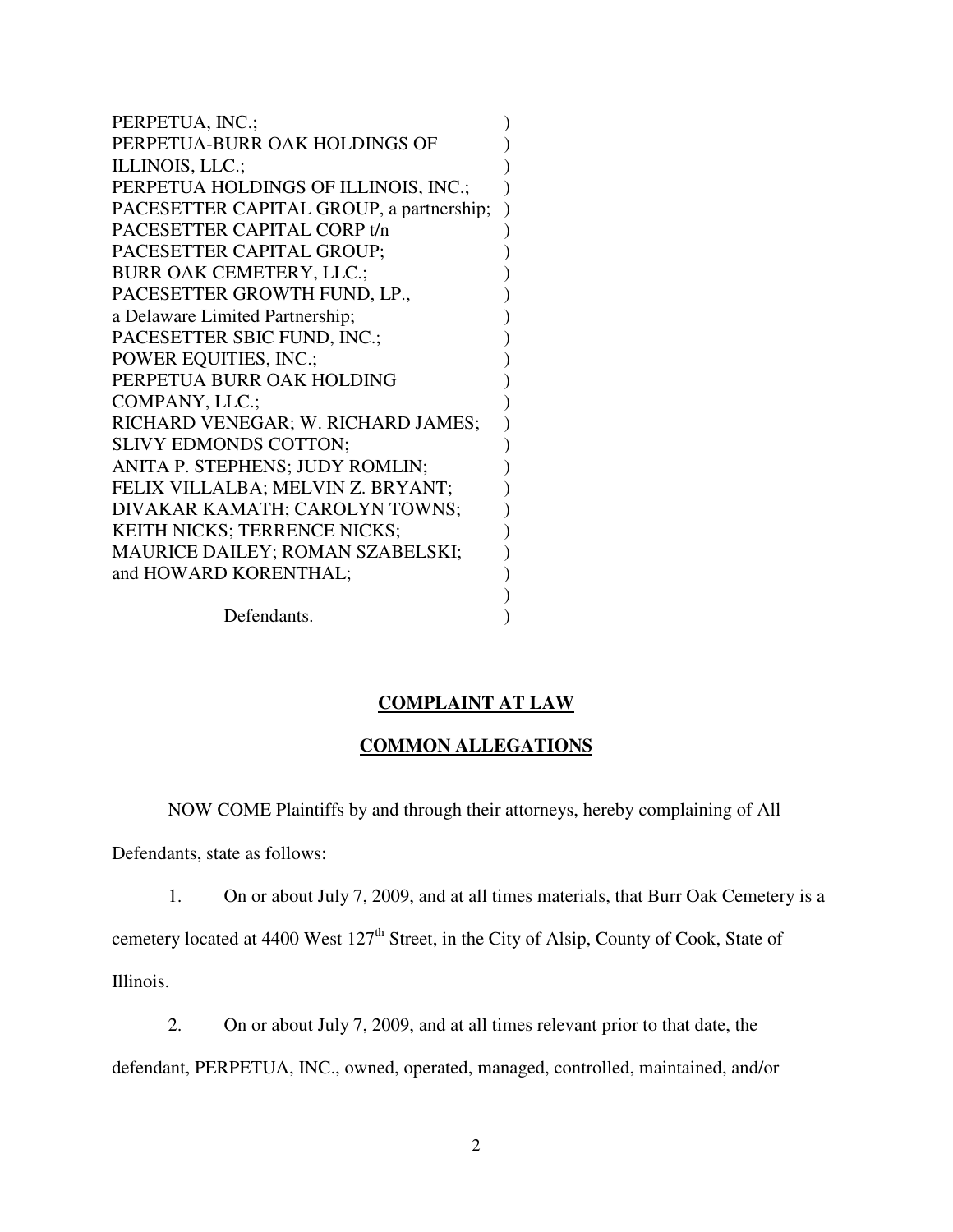possessed a certain premises known as Burr Oak Cemetery located at 4400 West 127<sup>th</sup> Street, in the City of Alsip, County of Cook, State of Illinois.

 3. On or about July 7, 2009, and at all times relevant prior to that date, the defendant, PERPETUA-BURR OAK HOLDINGS OF ILLINOIS, LLC., owned, operated, managed, controlled, maintained, and/or possessed a certain premises located at 4400 West 127<sup>th</sup> Street, in the City of Alsip, County of Cook, State of Illinois.

 4. On or about July 7, 2009, and at all times relevant prior to that date, the defendant PERPETUA-BURR OAK HOLDINGS OF ILLINOIS, LLC., was a corporation in good standing in the State of Illinois.

 5. On or about July 7, 2009, and at all times relevant prior to that date, the defendant, PERPETUA HOLDINGS OF ILLINOIS, INC., owned, operated, managed, controlled, maintained, and/or possessed a certain premises known as Burr Oak Cemetery located at 4400 West  $127<sup>th</sup>$  Street, in the City of Alsip, County of Cook, State of Illinois.

 6. On or about July 7, 2009, and at all times relevant prior to that date, the defendant, PERPETUA HOLDINGS OF ILLINOIS, INC., was a corporation in good standing in the State of Illinois.

 7. On or about July 7, 2009, and at all times relevant prior to that date, the defendant, PACESETTER CAPITAL GROUP, a partnership, owned, operated, managed, controlled, maintained, and/or possessed a certain premises known as Burr Oak Cemetery located at 4400 West 127<sup>th</sup> Street, in the City of Alsip, County of Cook, State of Illinois.

 8. On or about July 7, 2009, and at all times relevant prior to that date, the defendant, PACESETTER CAPITAL CORP t/n PACESETTER CAPITAL GROUP, owned, operated, managed, controlled, maintained, and/or possessed a certain premises known as Burr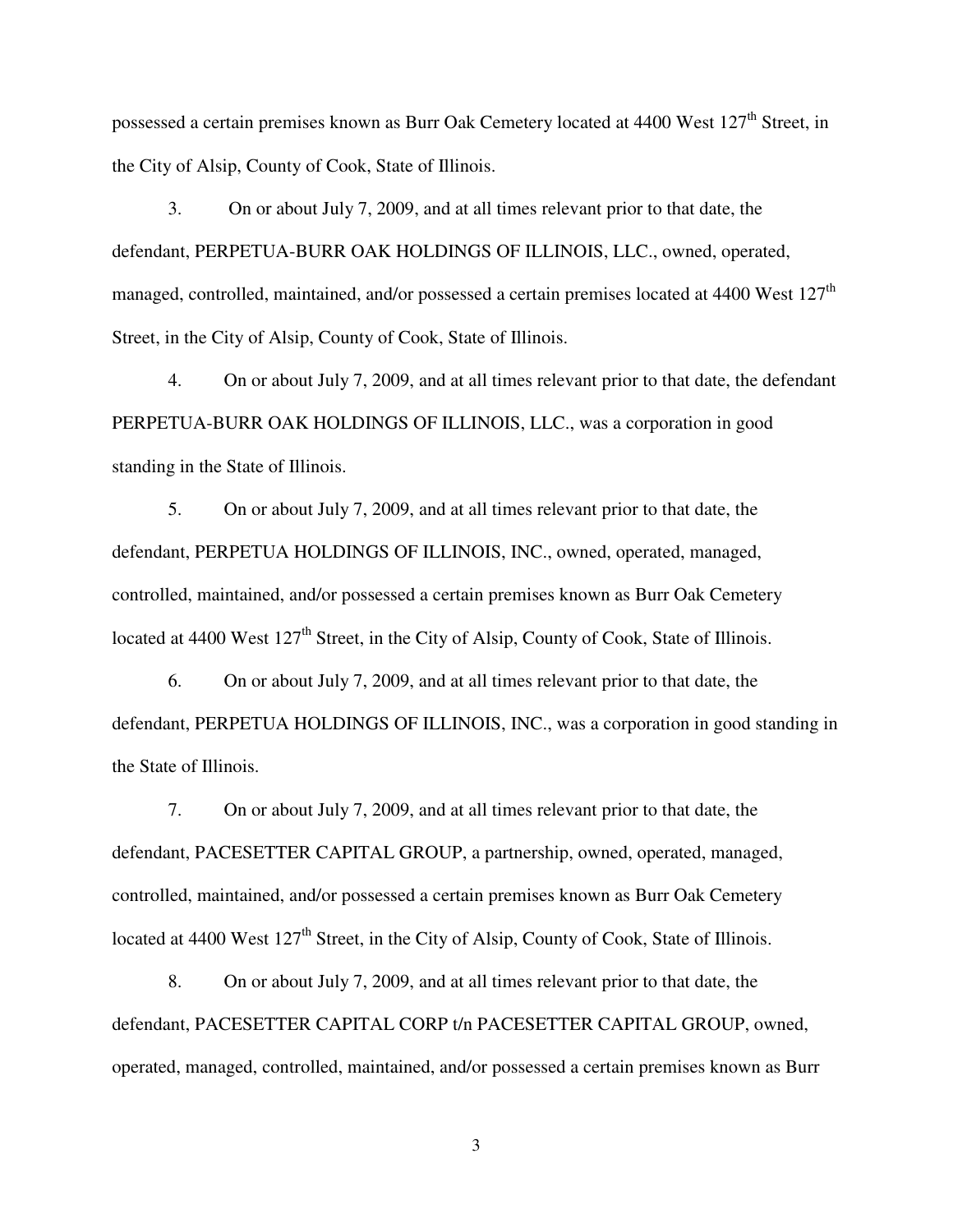Oak Cemetery located at 4400 West 127<sup>th</sup> Street, in the City of Alsip, County of Cook, State of Illinois.

 9. On or about July 7, 2009, and at all times relevant prior to that date, the defendant, BURR OAK CEMETERY, LLC., a partnership, owned, operated, managed, controlled, maintained, and/or possessed a certain premises known as Burr Oak Cemetery located at 4400 West  $127<sup>th</sup>$  Street, in the City of Alsip, County of Cook, State of Illinois.

 10. On or about July 7, 2009, and at all times relevant prior to that date, the defendant, PACESETTER GROWTH FUND, L.P., a Delaware Limited Partnership, a partnership, owned, operated, managed, controlled, maintained, and/or possessed a certain premises known as Burr Oak Cemetery located at 4400 West 127<sup>th</sup> Street, in the City of Alsip, County of Cook, State of Illinois.

 11. On or about July 7, 2009, and at all times relevant prior to that date, the defendant, PACESETTER SBIC FUND, INC., a partnership, owned, operated, managed, controlled, maintained, and/or possessed a certain premises known as Burr Oak Cemetery located at 4400 West  $127<sup>th</sup>$  Street, in the City of Alsip, County of Cook, State of Illinois.

 12. On or about July 7, 2009, and at all times relevant prior to that date the defendant, POWER EQUITIES, INC., a partnership, owned, operated, managed, controlled, maintained, and/or possessed a certain premises known as Burr Oak Cemetery located at 4400 West 127<sup>th</sup> Street, in the City of Alsip, County of Cook, State of Illinois.

 13. On or about July 7, 2009, and at all times relevant prior to that date, the defendant, PERPETUA BURR OAK HOLDING COMPANY, LLC., owned, operated, managed, controlled, maintained, and/or possessed a certain premises known as Burr Oak Cemetery located at 4400 West 127<sup>th</sup> Street, in the City of Alsip, County of Cook, State of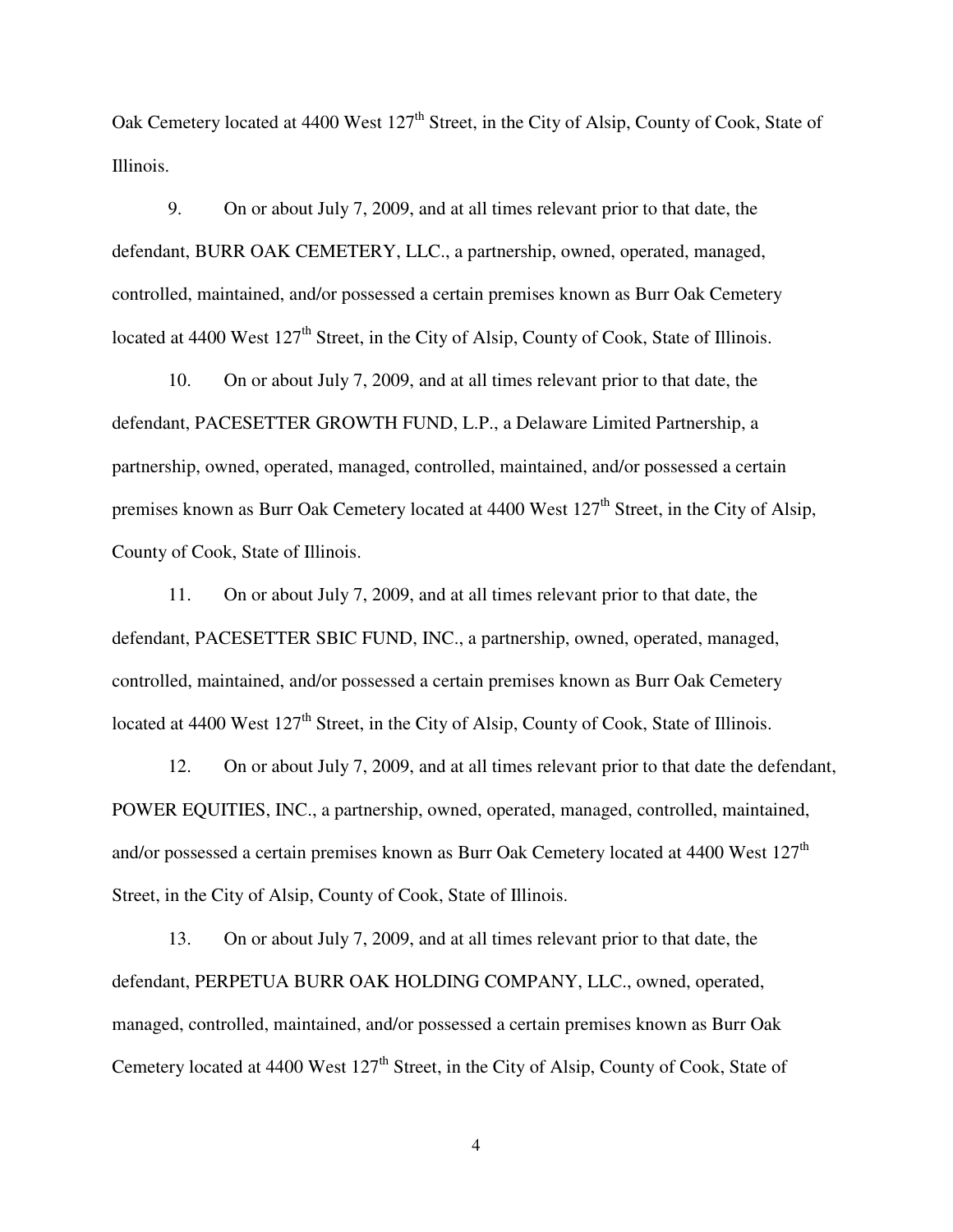Illinois.

 14. On or about July 7, 2009, and at all times relevant prior to that date, the defendant, RICHARD VENEGAR, was an employee, director, officer, and/or agent of PERPETUA, INC.; PERPETUA-BURR OAK HOLDINGS COMPANY, LLC.; PERPETUA HOLDINGS OF ILLINOIS, INC.; PACESETTER CAPITAL GROUP, a partnership; PACESETTER CAPITAL CORP t/n PACESETTER CAPITAL GROUP; BURR OAK CEMETERY, LLC.; PACESETTER GROWTH FUND, L.P., a Delaware Limited Partnership; PACESETTER SBIC FUND, INC.; POWER EQUITIES and PERPETUA-BURR OAK HOLDING COMPANY, LLC.

 15. On or about July 7, 2009, and at all times relevant prior to that date, the defendant, W. RICHARD JAMES, was an employee, director, officer, and/or agent of PERPETUA, INC.; PERPETUA-BURR OAK HOLDINGS COMPANY, LLC.; PERPETUA HOLDINGS OF ILLINOIS, INC.; PACESETTER CAPITAL GROUP, a partnership; PACESETTER CAPITAL CORP t/n PACESETTER CAPITAL GROUP; BURR OAK CEMETERY, LLC.; PACESETTER GROWTH FUND, L.P., a Delaware Limited Partnership; PACESETTER SBIC FUND, INC.; POWER EQUITIES and PERPETUA-BURR OAK HOLDING COMPANY, LLC.

 16. On or about July 7, 2009, and at all times relevant prior to that date, the defendant, SLIVY EDMONDS COTTON, was an employee, director, officer, and/or agent of PERPETUA, INC.; PERPETUA-BURR OAK HOLDINGS COMPANY, LLC.; PERPETUA HOLDINGS OF ILLINOTS, INC.; PACESETTER CAPITAL GROUP, a partnership; PACESETTER CAPITAL CORP t/n PACESETTER CAPITAL GROUP; BURR OAK CEMETERY, LLC.; PACESETTER GROWTH FUND, LP., a Delaware Limited Partnership;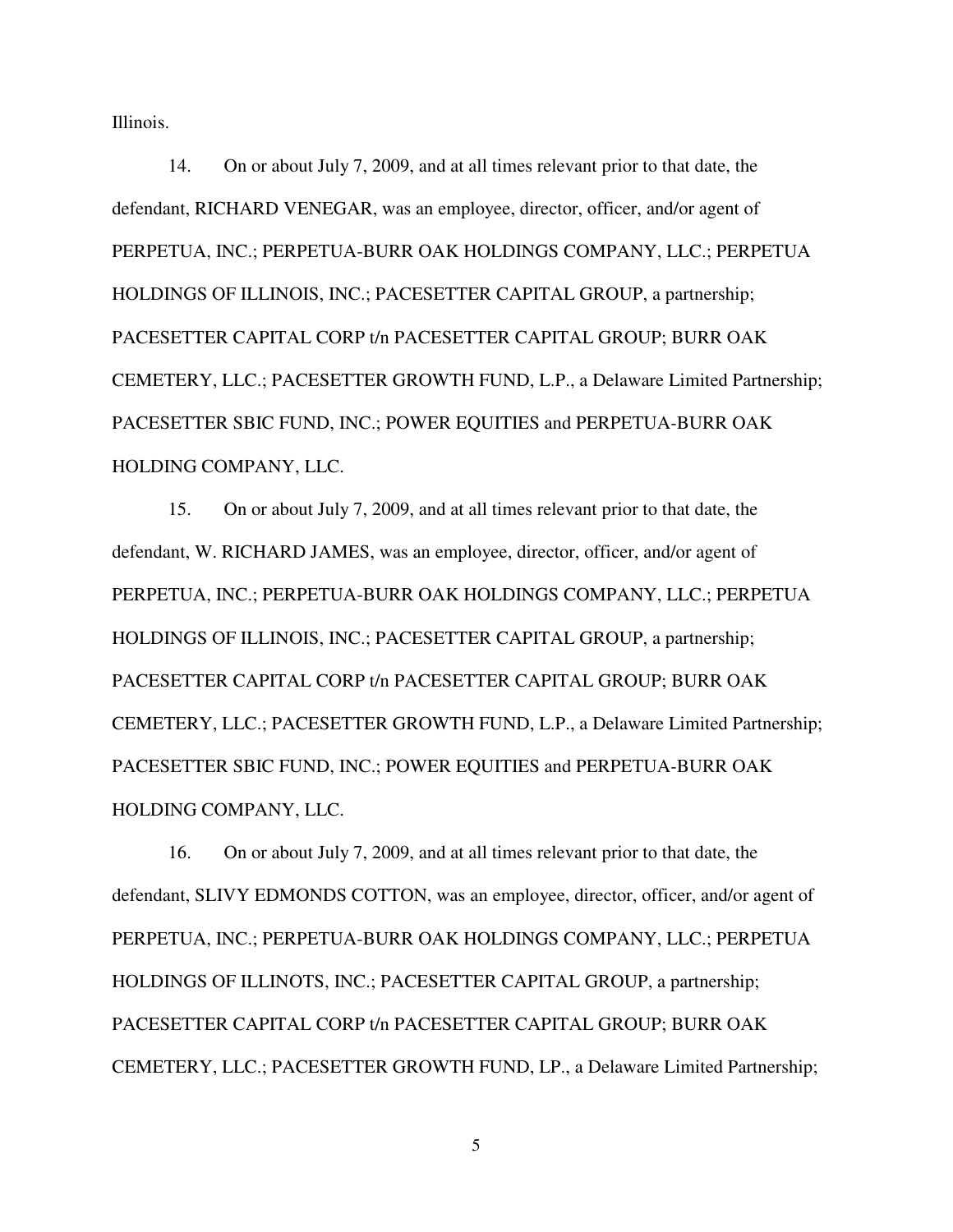PACESETTER SBIC FUND, INC.; POWER EQUITIES and PERPETUA-BURR OAK HOLDING COMPANY, LLC.

 17. On or about July 7, 2009, and at all times relevant prior to that date, the defendant, ANITA P. STEPHENS, was an employee, director, officer, and/or agent of PERPETUA, INC.; PERPETUA-BURR OAK HOLDINGS COMPANY, LLC.; PERPETUA HOLDINGS OF ILLINOIS, INC.; PACESETTER CAPITAL GROUP, a partnership; PACESETTER CAPITAL CORP t/n PACESETTER CAPITAL GROUP; BURR OAK CEMETERY, LLC.; PACESETTER GROWTH FUND, L.P., a Delaware Limited Partnership; PACESETTER SBIC FUND, INC.; POWER EQUITIES and PERPETUA-BURR OAK HOLDING COMPANY, LLC.

 18. On or about July 7, 2009, and at all times relevant prior to that date, the defendant, JUDY ROMLIN, was an employee, director, officer, and/or agent of PERPETUA, INC.; PERPETUA-BURR OAK HOLDINGS COMPANY, LLC.; PERPETUA HOLDINGS OF ILLINOIS, INC.; PACESETTER CAPITAL GROUP, a partnership; PACESETTER CAPITAL CORP t/n PACESETTER CAPITAL GROUP; BURR OAK CEMETERY, LLC.; PACESETTER GROWTH FUND, L.P., a Delaware Limited Partnership; PACESETTER SBIC FUND, INC.; POWER EQUITIES and PERPETUA-BURR OAK HOLDING COMPANY, LLC.

 19. On or about July 7, 2009, and at all times relevant prior to that date, the defendant, FELIX VILLALBA, was an employee, director, officer, and/or agent of PERPETUA, INC.; PERPETUA-BURR OAK HOLDINGS COMPANY, LLC.; PERPETUA HOLDINGS OF ILLINOIS, INC.; PACESETTER CAPITAL GROUP, a partnership; PACESETTER CAPITAL CORP t/n PACESETTER CAPITAL GROUP; BURR OAK CEMETERY, LLC.;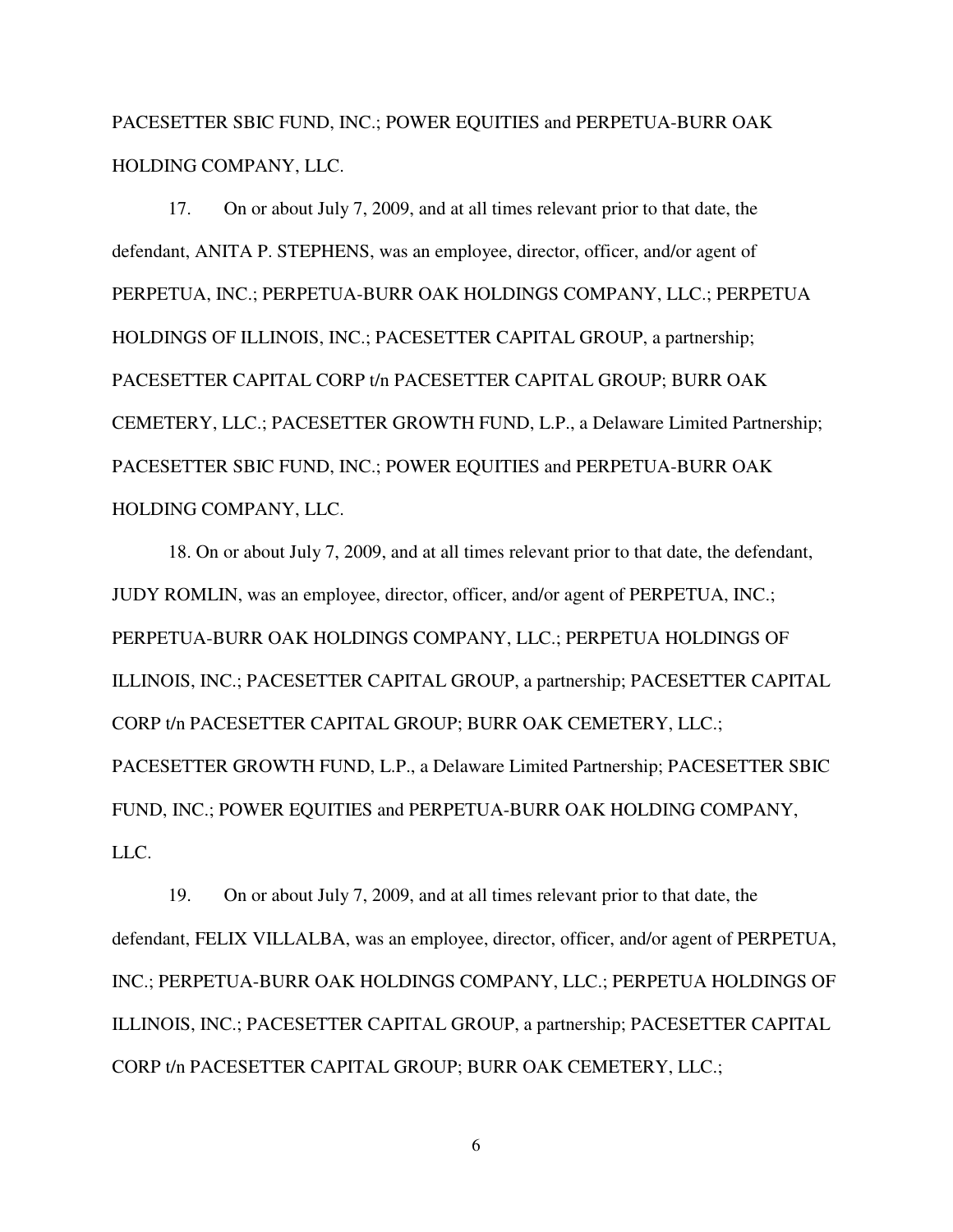PACESETTER GROWTH FUND, L.P., a Delaware Limited Partnership; PACESETTER SBIC FUND, INC.; POWER EQUITIES and PERPETUA-BURR OAK HOLDING COMPANY, LLC.

 20. On or about July 7, 2009, and at all times relevant prior to that date, the defendant, MELVIN Z. BRYANT, was an employee, director, officer, and/or agent of PERPETUA, INC.; PERPETUA-BURR OAK HOLDINGS COMPANY, LLC.; PERPETUA HOLDINGS OF ILLINOIS, INC.; PACESETTER CAPITAL GROUP, a partnership; PACESETTER CAPITAL CORP t/n PACESETTER CAPITAL GROUP; BURR OAK CEMETERY, LLC.; PACESETTER GROWTH FUND, LP., a Delaware Limited Partnership; PACESETTER SBIC FUND, INC.; POWER EQUITIES and PERPETUA-BURR OAK HOLDING COMPANY, LLC.

 21. On or about July 7, 2009, and at all times relevant prior to that date, the defendant, DIVAKAR KAMATH, was an employee, director, officer, and/or agent of PERPETUA, INC.; PERPETUA-BURR OAK HOLDINGS COMPANY, LLC.; PERPETUA HOLDINGS OF ILLINOIS, INC.; PACESETTER CAPITAL GROUP, a partnership; PACESETTER CAPITAL CORP t/n PACESETTER CAPITAL GROUP; BURR OAK CEMETERY, LLC.; PACESETTER GROWTH FUND, L.P., a Delaware Limited Partnership; PACESETTER SBIC FUND, INC.; POWER EQUITIES and PERPETUA-BURR OAK HOLDING COMPANY, LLC.

 22. On or about July 7, 2009, and at all times relevant prior to that date, the defendant, CAROLYN TOWNS, was an employee, director, officer, and/or agent of PERPETUA, INC.; PERPETUA-BURR OAK HOLDINGS COMPANY, LLC.; PERPETUA HOLDINGS OF ILLINOIS, INC.; PACESETTER CAPITAL GROUP, a partnership;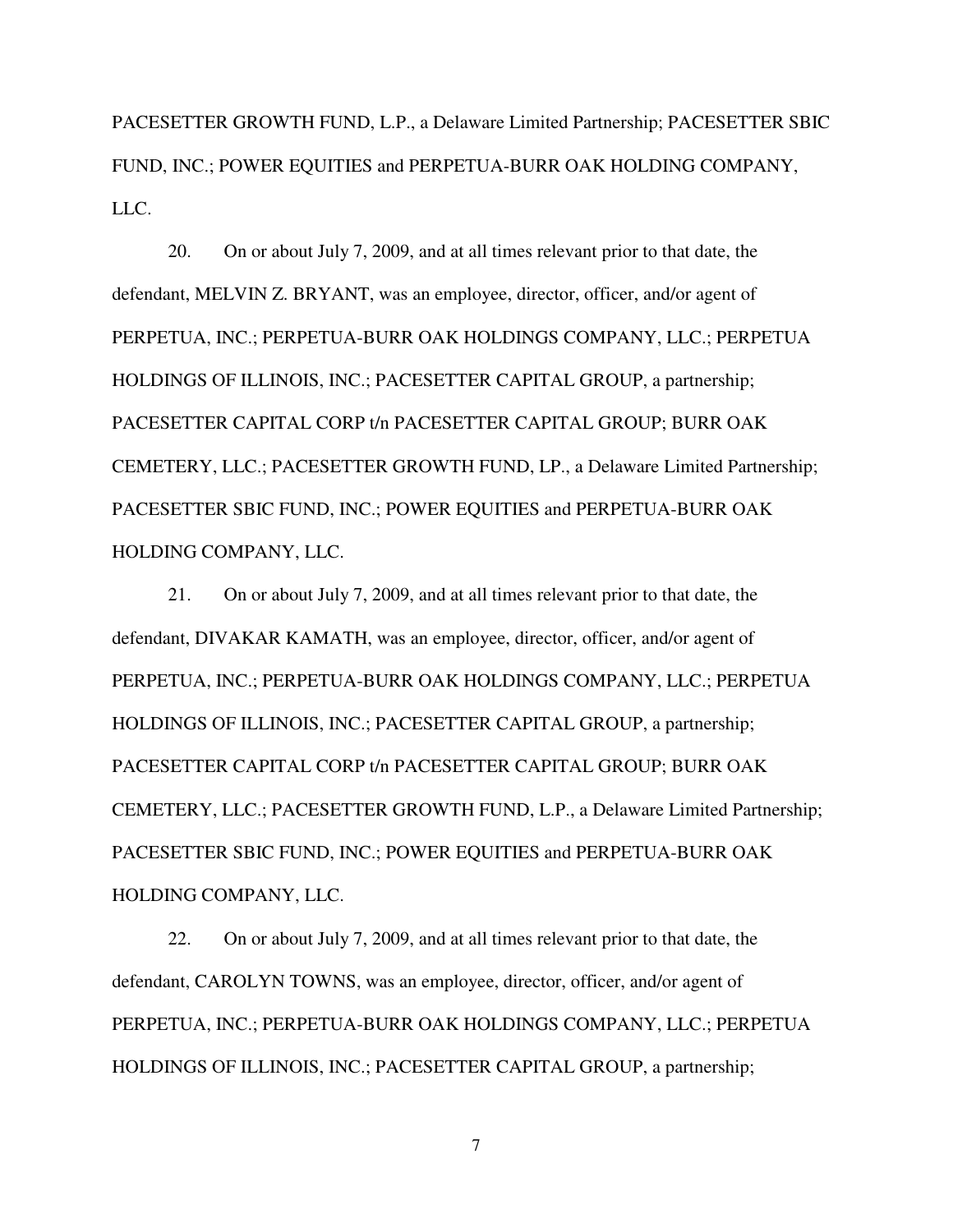PACESETTER CAPITAL CORP t/n PACESETTER CAPITAL GROUP; BURR OAK CEMETERY, LLC.; PACESETTER GROWTH FUND, L.P., a Delaware Limited Partnership; PACESETTER SBIC FUND, INC.; POWER EQUITIES and PERPETUA-BURR OAK HOLDING COMPANY, LLC.

 23. On or about July 7, 2009, and at all times relevant prior to that date, the defendant, KEITH NICKS, was an employee, director, officer, and/or agent of PERPETUA, INC.; PERPETUA-BURR OAK HOLDINGS COMPANY, LLC.; PERPETUA HOLDINGS OF ILLINOIS, INC.; PACESETTER CAPITAL GROUP, a partnership; PACESETTER CAPITAL CORP t/n PACESETTER CAPITAL GROUP; BURR OAK CEMETERY, LLC.; PACESETTER GROWTH FUND, LP., a Delaware Limited Partnership; PACESETTER SBIC FUND, INC.; POWER EQUITIES and PERPETUA-BURR OAK HOLDING COMPANY, LLC.

 24. On or about July 7, 2009, and at all times relevant prior to that date, the defendant, TERRENCE NICKS, was an employee, director, officer, and/or agent of PERPETUA, INC.; PERPETUA-BURR OAK HOLDINGS COMPANY, LLC.; PERPETUA HOLDINGS OF ILLINOIS, INC; PACESETTER CAPITAL GROUP, a partnership; PACESETTER CAPITAL CORP t/n PACESETTER CAPITAL GROUP; BURR OAK CEMETERY, LLC.; PACESETTER GROWTH FUND, L.P., a Delaware Limited Partnership; PACESETTER SBIC FUND, INC.; POWER EQUITIES and PERPETUA-BURR OAK HOLDING COMPANY, LLC.

 25*.* On or about July 7, 2009, and at all times relevant prior to that date, the defendant, MAURICE DAILEY, was an employee, director, officer, and/or agent of PERPETUA, INC.; PERPETUA-BURR OAK HOLDINGS COMPANY, LLC.; PERPETUA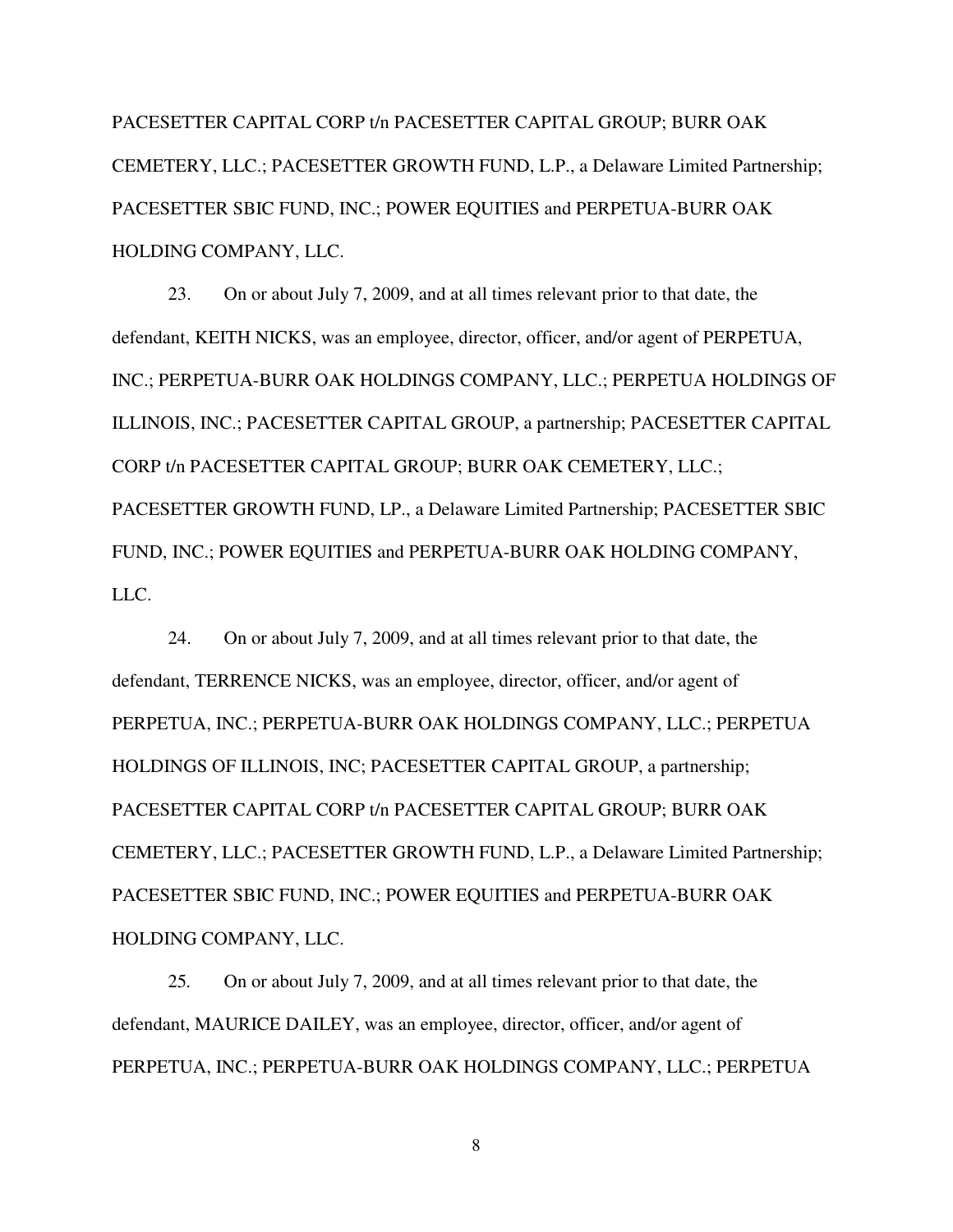HOLDINGS OF ILLINOIS, INC.; PACESETTER CAPITAL GROUP, a partnership; PACESETTER CAPITAL CORP t/n PACESETTER CAPITAL GROUP; BURR OAK CEMETERY, LLC.; PACESETTER GROWTH FUND, L.P., a Delaware Limited Partnership; PACESETTER SBIC FUND, INC.; POWER EQUITIES and PERPETUA-BURR OAK HOLDING COMPANY, LLC.

 26. That ROMAN SZABELSKI had been appointed receiver to control, manage, operate, maintain Burr Oak Cemetery by the Circuit Court of Cook County, Illinois and remains appointed as a consultant.

27. That HOWARD KORENTHAL has been appointed receiver to control, manage, operate, maintain Burr Oak Cemetery by the Circuit Court of Cook County, Illinois.

 28. That upon information and belief, prior to and as of July 7, 2009, all Plaintiffs have relatives and/or next of kin who were buried at Burr Oak Cemetery.

 29. That upon information and belief, the graves of the relatives and/or next of kin of the Plaintiffs were distributed, desecrated, removed and/or not maintained properly.

 30. For purposes of their complaint, an employee, director, officer, and/or agent of PERPETUA, INC.; PERPETUA-BURR OAK HOLDINGS COMPANY, LLC.; PERPETUA HOLDINGS OF ILLINOIS, INC.; PERPETUA-BURR OAK HOLDINGS OF ILLINOIS, LLC.; PACESETTER CAPITAL GROUP; PACESETTER CAPITAL CORP t/n PACESETTER CAPITAL GROUP; PERPETUA-BURR OAK HOLDING COMPANY, LLC.; RICHARD VENEGARD; W. RICHARD JAMES; SLIVY EDMONDS COTTON; ANITA P. STEPHENS; JUDY ROMLIN; FELIX VILLALBA; MELVIN Z. BRYANT; DIVAKARA KAMATH; CAROLYN TOWNS; KEITH NICKS; TERRENCE NICKS; and MAURICE DAILEY will be collectively referred to as the PERPETUA DEFENDANTS because they collectively owned,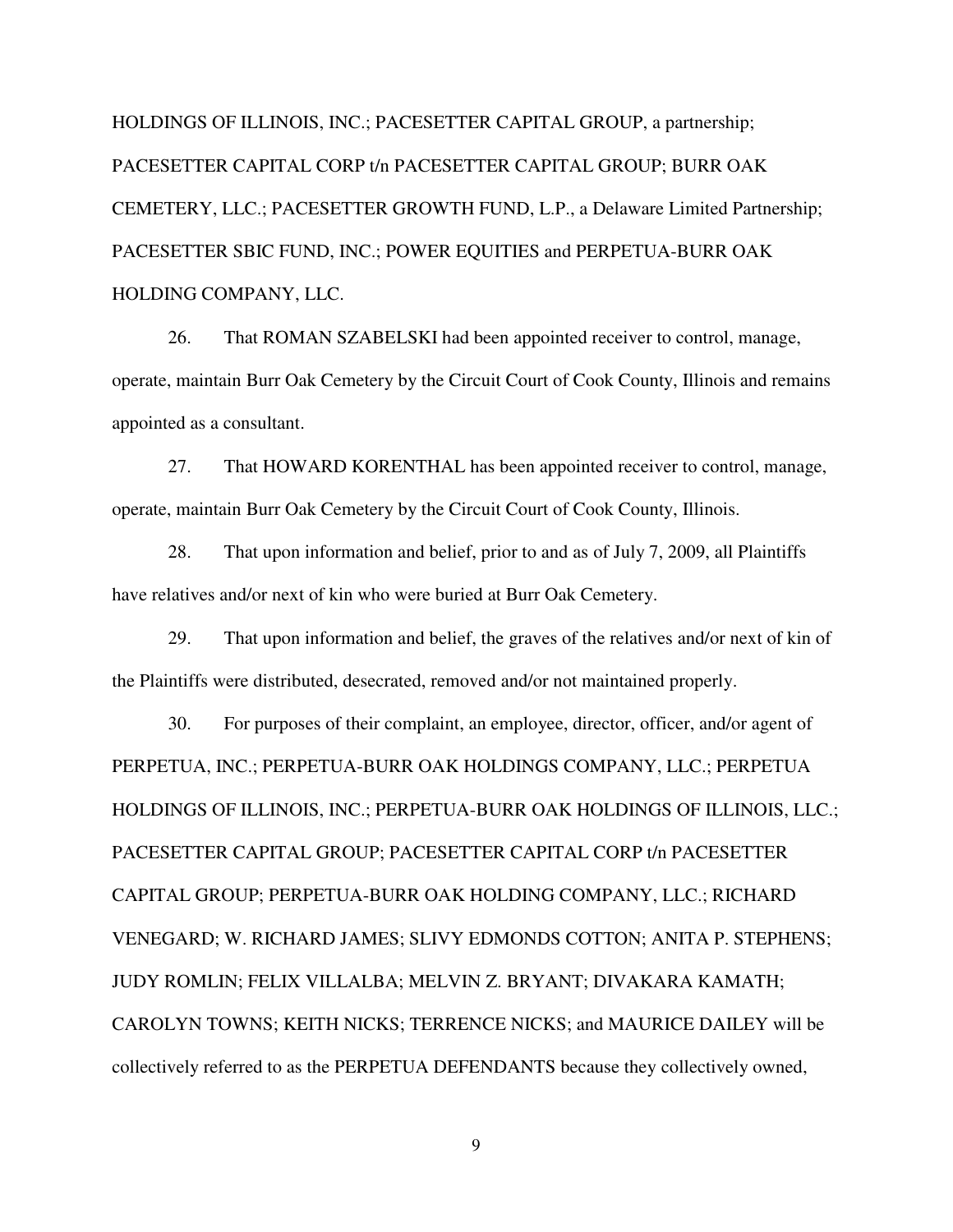operated, managed, controlled, maintained, and/or possessed a certain premises known as Burr Oak Cemetery located at 4400 West 127<sup>th</sup> Street, in the City of Alsip, County of Cook, State of Illinois and acted as the agent in hiring CAROLYN TOWNS; KEITH NICKS; TERRENCE NICKS; and MAURICE DAILEY to assist in the provision of operating, managing, controlling, and/or maintaining, a certain premises known as Burr Oak Cemetery located at 4400 West 127<sup>th</sup> Street, in the City of Alsip, County of Cook, State of Illinois.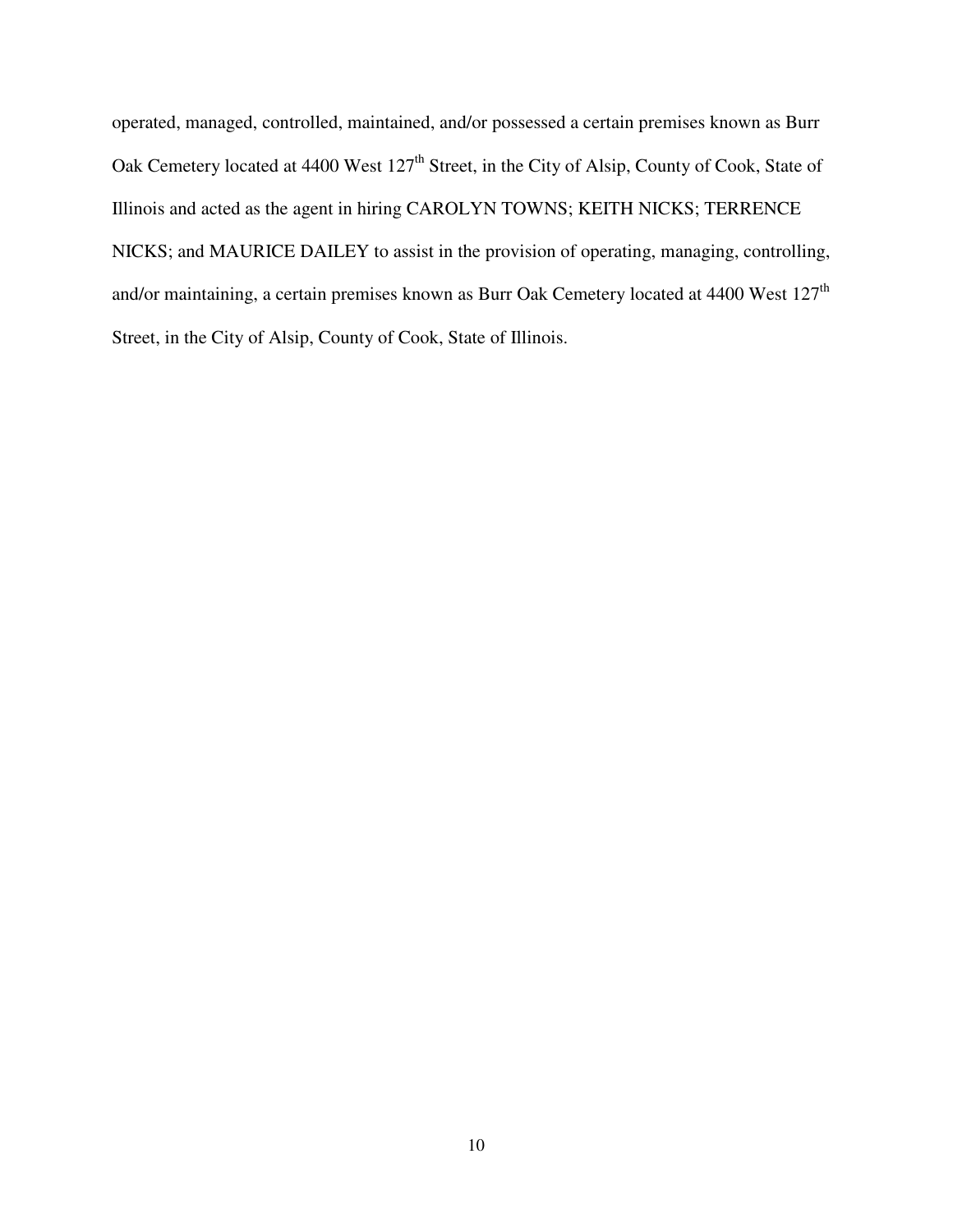#### **COUNT I**

### **NEGLIGENCE—-ALL DEFENDANTS**

NOW COME Plaintiffs by and through their attorneys, hereby complaining of All Defendants, state as follows:

 1-30. Plaintiffs repeat and reallege the Common Allegations listed as and for paragraphs 1-30 of Count 1.

 31. On and prior to July 7, 2009, and commencing at a time prior thereto, Defendant, PERPETUA DEFENDANTS, undertook to provide funeral, burial, cemetery, and/or dispositional services for Plaintiffs to benefit, and to accomplish and maintain the burial of Plaintiffs' decedents' remains, in what was to be their final resting place.

 32. In connection therewith, the PERPETUA DEFENDANTS owed a duty to Plaintiffs to act with ordinary care of reasonable persons with respect to all aspects of funeral, burial, and cemetery related-services to be performed, including but not limited to: the hiring, retention, training, and supervision of all agents, employees, personnel, and representatives of the PERPETUA DEFENDANTS acting in connection with such services and transactions; the management and administration of said services and transactions; and the association with other persons and entities to accomplish the performance of such duties.

 33. The PERPETUA DEFENDANTS knew or should have known, in the exercise of reasonable care, that Plaintiffs were the intended beneficiary of their services. As a result, PERPETUA DEFENDANTS owed a duty of care to the Plaintiffs who were the intended beneficiary of their services. As a result, the PERPETUA DEFENDANTS owed a duty of care to Plaintiffs to ensure that the services were rendered in a dignified and respectful manner.

34. On and before July 7, 2009, PERPETUA DEFENDANTS breached their duty of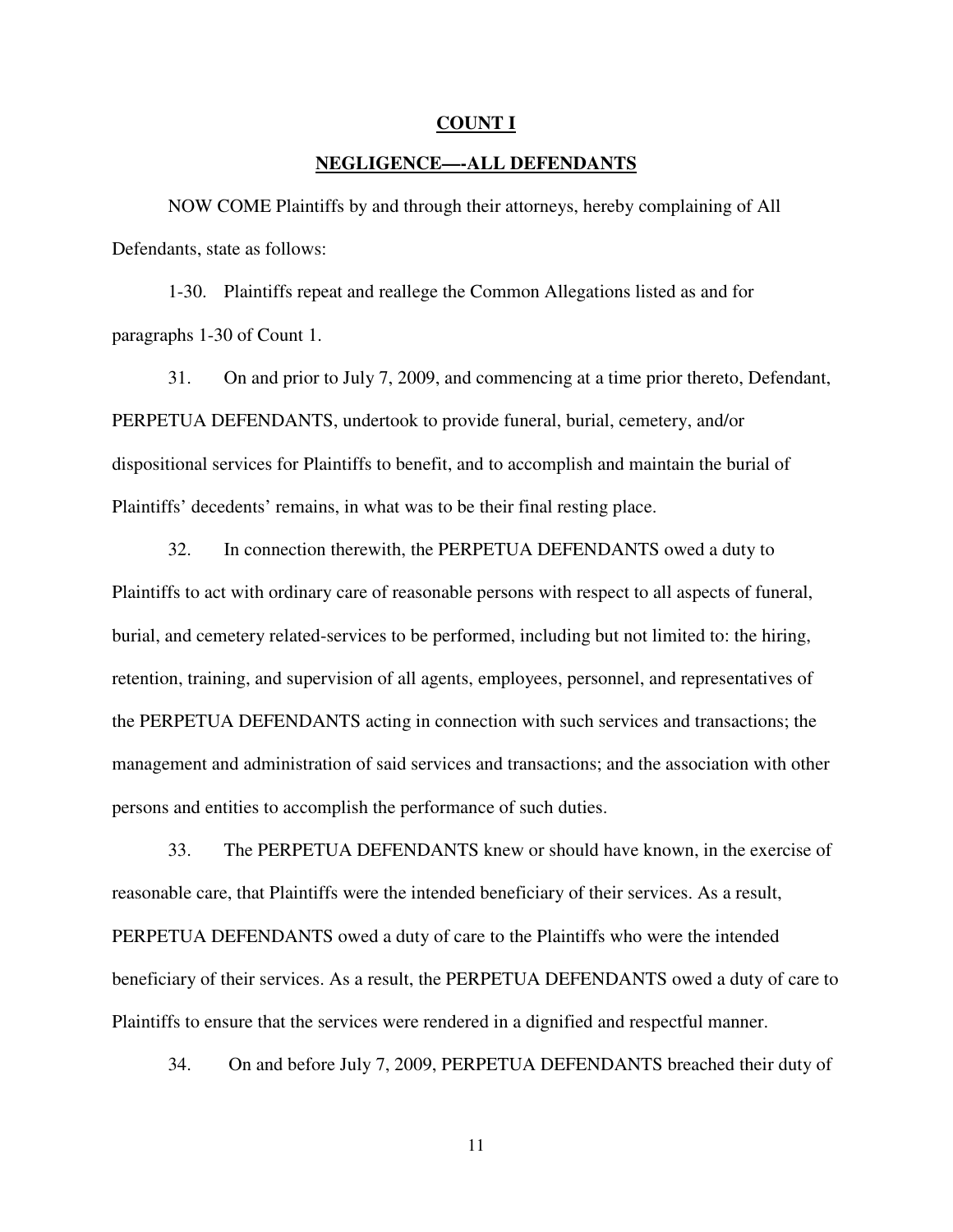care to Plaintiffs upon information and belief, in one or more of the following acts and/or

omissions:

a. Mutilated, stockpiled, "double stacked," and illegally and/or improperly disposed of human remains in violation of 720 ILCS 5/12-20.5, 410 ILCS 5/2, 760 ILCS 90/1, 765 ILCS 835/1 and other applicable statutes, laws, and regulations;

b. Illegally and/or improperly disinterred or removed human remains in violation of 760 ILCS 90/1, 765 ILCS 835/1, Ill. Admin. Code tit. 77, § 500.50 and other applicable statutes, laws, and regulations;

c. Resold, desecrated and occupied gravesites to unsuspecting family members and consumers;

d. Removed, moved, and/or desecrated headstones marking and memorializing specific decedents' final resting place in violation of 765 ILCS 835/1 and other applicable statutes, laws, and regulations;

e. Interfered with Plaintiffs' rights to dispose properly of the remains of their beloved decedents;

f. Improperly disposed of disinterred remains in violation of 410 ILCS 5/2, Ill. Admin. Code tit. 77, § 500.50, and other applicable statutes, laws, and regulations;

g. Disturbed previously interred remains and failed to re-inter all of the remains in violation of 410 ILCS 5/2, 760 ILCS 90/1, 765 ILCS 835/1, Ill. Admin. Code tit. 77, § 500.50 and other applicable statutes, laws, and regulations;

h. Failed to conduct burials and re-interments in compliance with industry and legal standards, in violation of 720 ILCS 5/12-20.5, 410 ILCS 5/2, 760 ILCS 90/1, 765 ILCS 835/1, Ill. Admin. Code tit. 77, § 500.50 and other applicable statutes, laws, and regulations.

35. As a direct and proximate result of one or more of the aforementioned negligent

acts and/or omissions of PERPETUA DEFENDANTS, the Plaintiffs suffered and will continue

to suffer injuries of a personal and pecuniary nature, and further have in fact suffered severe and

extreme emotional distress.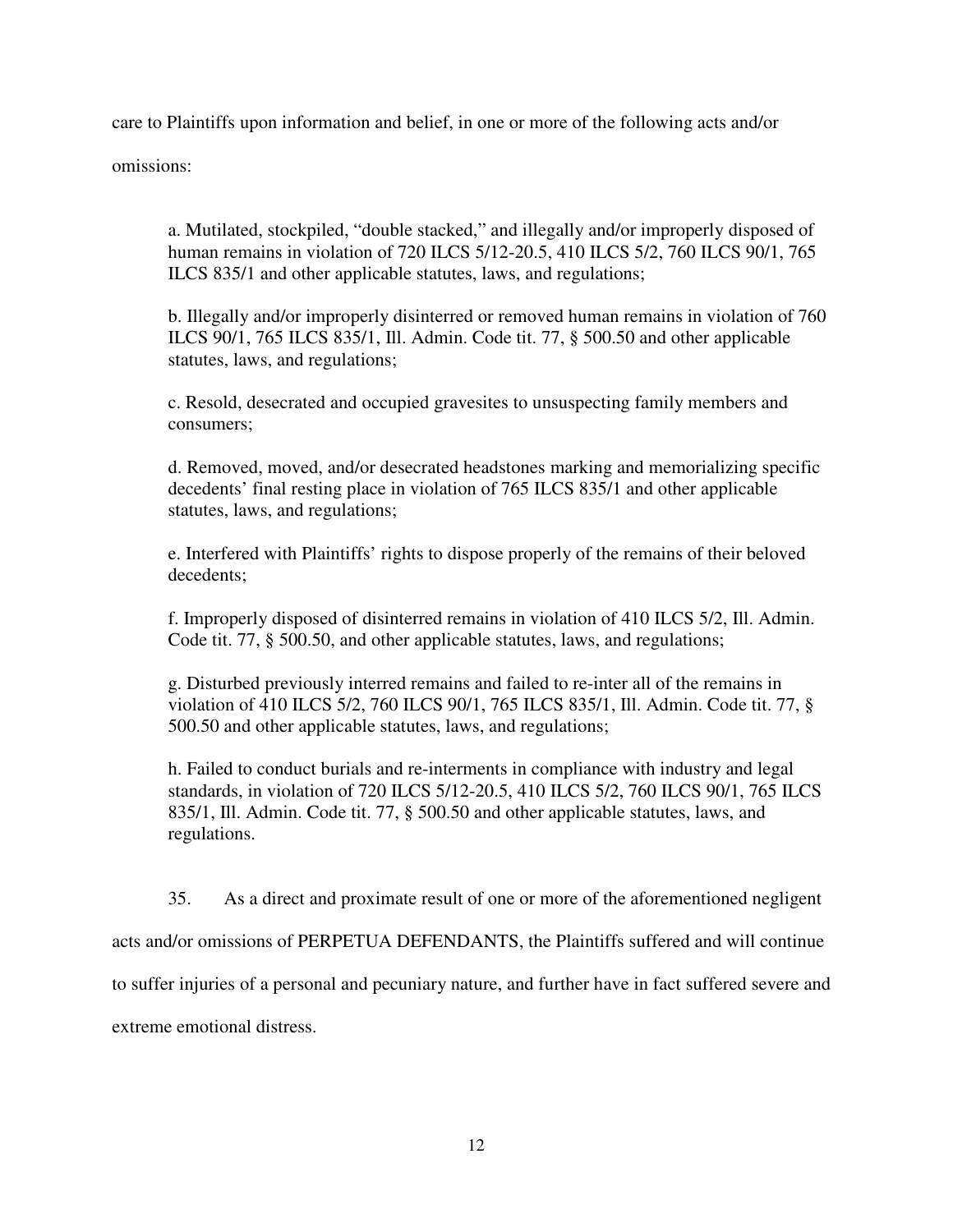WHEREFORE, Plaintiffs demand judgment against all Defendants, in an amount in excess of \$50,000.00, the jurisdictional limit, and well into the MILLIONS OF DOLLARS for the loss sustained to the Plaintiffs.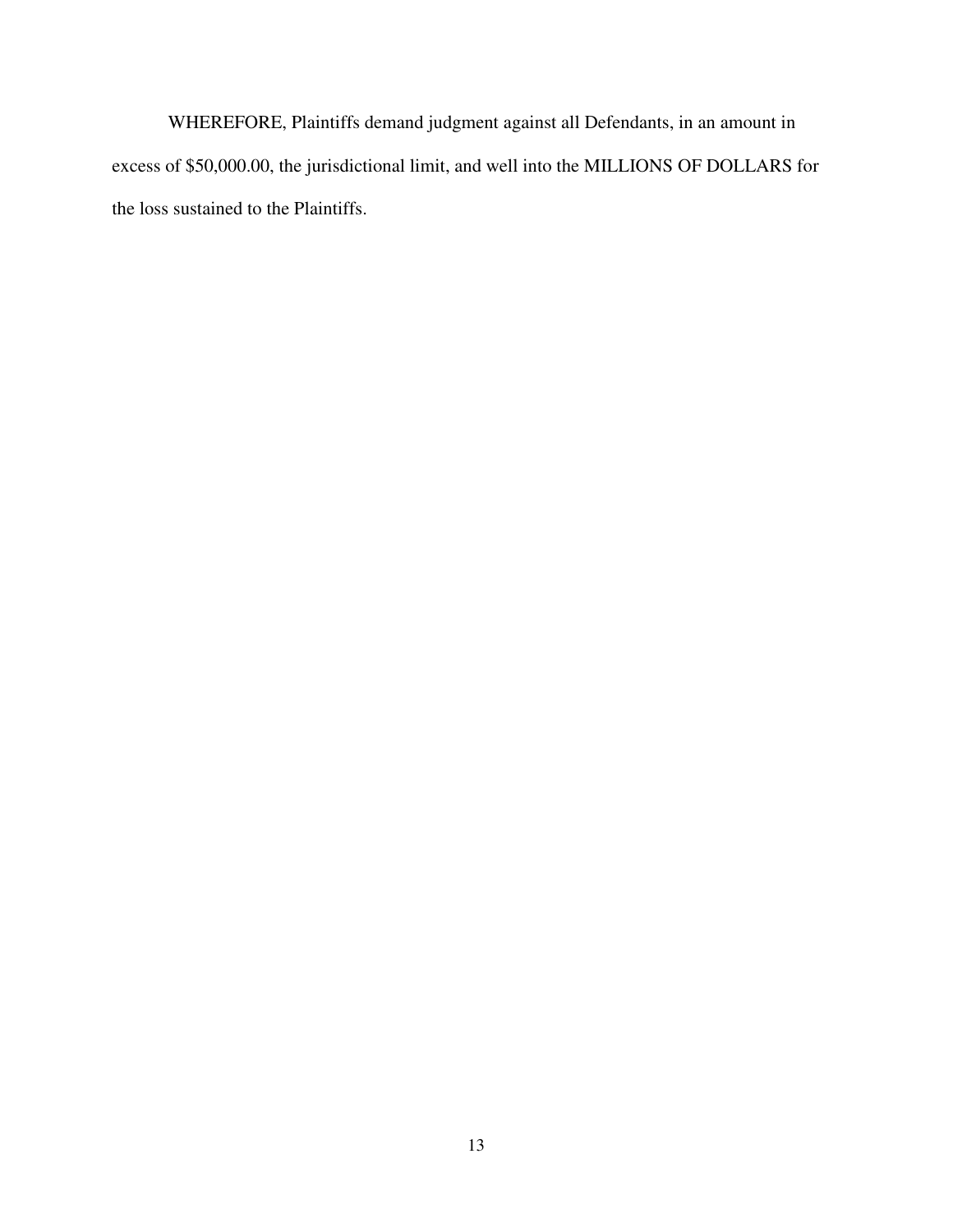## **COUNT II**

## **INTENTIONAL INFLICTION OF EMOTIONAL DISTRESS**

 NOW COME Plaintiffs by and through their attorneys, hereby complaining of All Defendants, pleading hypothetically and in the alternative, state as follows:

 1-30. Plaintiffs repeat and reallege the Common Allegations listed as and for paragraphs 1-30 of Count II.

 31. At the time and place aforesaid, PERPETUA DEFENDANTS knew or should have known that its failure to ensure that the services it had a duty to provide to Plaintiffs were carried out in a dignified and respectful manner and in compliance with all applicable laws and industry standards had a significant probability of causing the Plaintiffs emotional distress.

32. On and before July 7, 2009, Defendant, PERPETUA DEFENDANTS,

intentionally or with reckless disregard of the likely probability of causing Plaintiffs to suffer severe emotional distress, upon information and belief, committed one or more of the following acts and/or omissions:

a. Mutilated, stockpiled, "double stacked," and illegally and/or improperly disposed of human remains in violation of 720 ILCS 5/12-20.5, 410 ILCS 5/2, 760 ILCS 90/1, 765 ILCS 835/1 and other applicable statutes, laws, and regulations;

b. Illegally and/or improperly disinterred or removed human remains in violation of 760 ILCS 90/1, 765 ILCS 835/1, Ill. Admin. Code tit. 77, § 500.50 and other applicable statutes, laws, and regulations;

c. Resold, desecrated and occupied gravesites to unsuspecting family members and consumers;

d. Removed, moved, and/or desecrated headstones marking and memorializing specific decedents' final resting place in violation of 765 ILCS 835/1 and other applicable statutes, laws, and regulations;

e. Interfered with Plaintiffs' rights to dispose properly of the remains of their beloved decedents;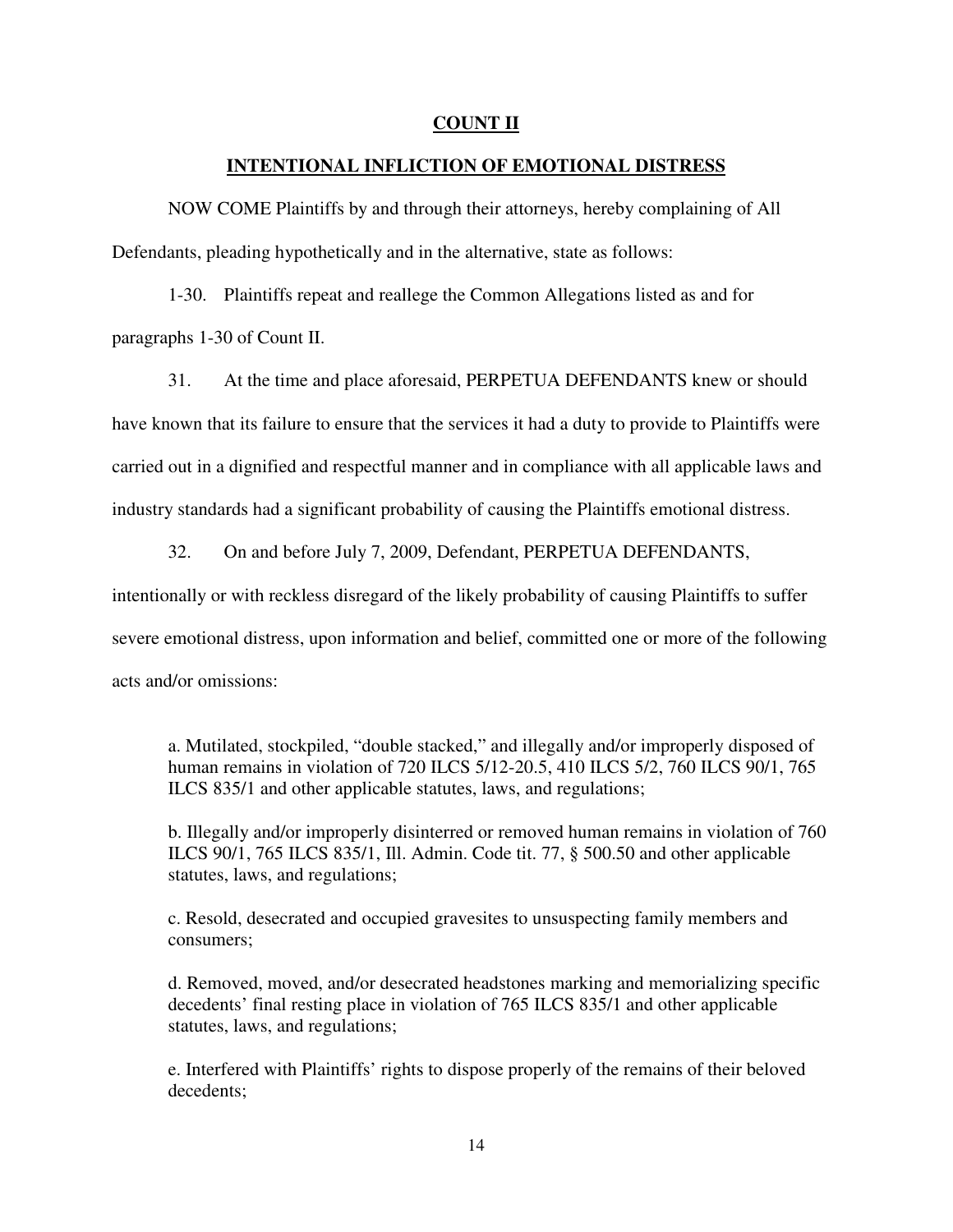f. Improperly disposed of disinterred remains in violation of 410 ILCS 5/2, Ill. Admin. Code tit. 77, § 500.50, and other applicable statutes, laws, and regulations;

g. Disturbed previously interred remains and failed to re-inter all of the remains in violation of 410 ILCS 5/2, 760 ILCS 90/1, 765 ILCS 835/1, Ill. Admin. Code tit. 77, § 500.50 and other applicable statutes, laws, and regulations;

h. Failed to conduct burials and re-interments in compliance with industry and legal standards, in violation of 720 ILCS 5/12-20.5, 410 ILCS 5/2, 760 ILCS 90/1, 765 ILCS 835/1, Ill. Admin. Code tit. 77, § 500.50 and other applicable statutes, laws, and regulations.

33. As a proximate result of one or more of these intentional acts and/or omissions of

PERPETUA DEPENDANTS, Plaintiffs sustained severe and extreme emotional distress.

WHEREFORE, Plaintiffs demand judgment against All Defendants in an amount in

excess of \$50,000.00, the jurisdictional limit, and well into the MILLIONS OF DOLLARS for

the loss sustained to the Plaintiffs.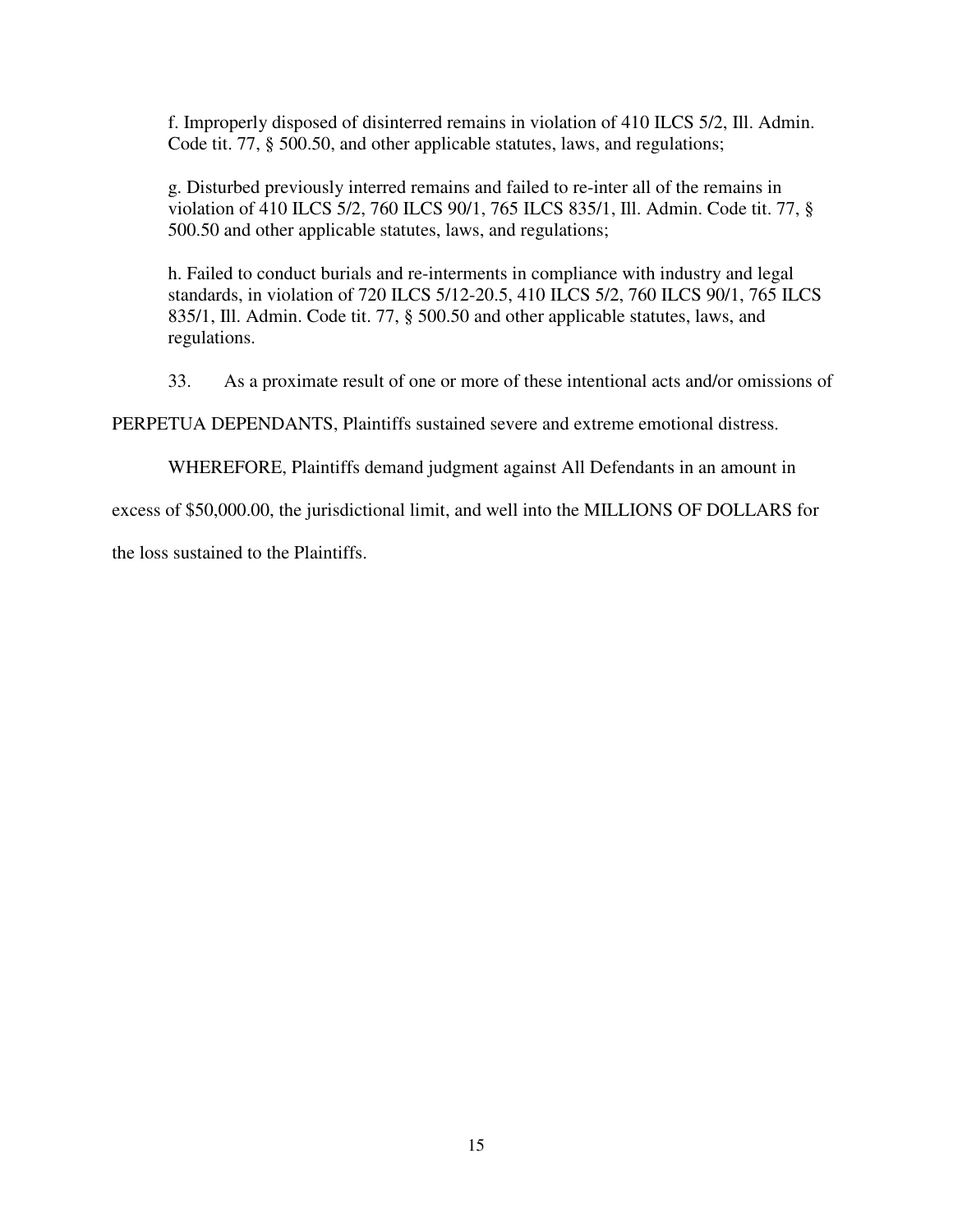#### **COUNT III**

## **COMMON LAW FRAUD**

 NOW COME Plaintiffs by and through their attorneys, hereby complaining of All Defendants, state as follows:

 1-30. Plaintiffs repeat and reallege the Common Allegations listed as and for paragraphs 1-30 of Count III.

 31. On and prior to July 7, 2009, and commencing at a time prior to July 7, 2009, PERPETUA DEFENDANTS undertook to provide funeral, burial, cemetery, and/or dispositional services for Plaintiffs' benefit, and to accomplish and maintain the burial of Plaintiffs' decedents' remains, in what was to be their final resting place.

 32. At various times on or before July 7, 2009, PERPETUA DEFENDANTS represented and stated to Plaintiffs that the burials and/or disposals of the remains of the Plaintiffs' beloved decedents would be carried out in the manner the Plaintiffs' directed and in compliance with industry and legal standards.

 33. PERPETUA DEFENDANTS' statements were false and untrue. In truth and in fact, PERPETUA DEFENDANTS omitted their true intentions with the intent to deceive Plaintiffs, and PERPETUA DEFENDANTS did not carry out the burials and/or disposals of Plaintiffs' decedents and/or other cemetery related services in the manner directed by Plaintiffs or in compliance with industry and legal standards, and instead PERPETUA DEFENDANTS engaged or acquiesced in a number of repugnant practices including, but not limited to, interring certain decedents' remains in grave sites already previously occupied by other decedents' remains, *i.e.* "double stacking"; disrupting or removing the contents of grave sites; improperly disposing of disinterred remains; selling cemetery plots that were already occupied; disturbing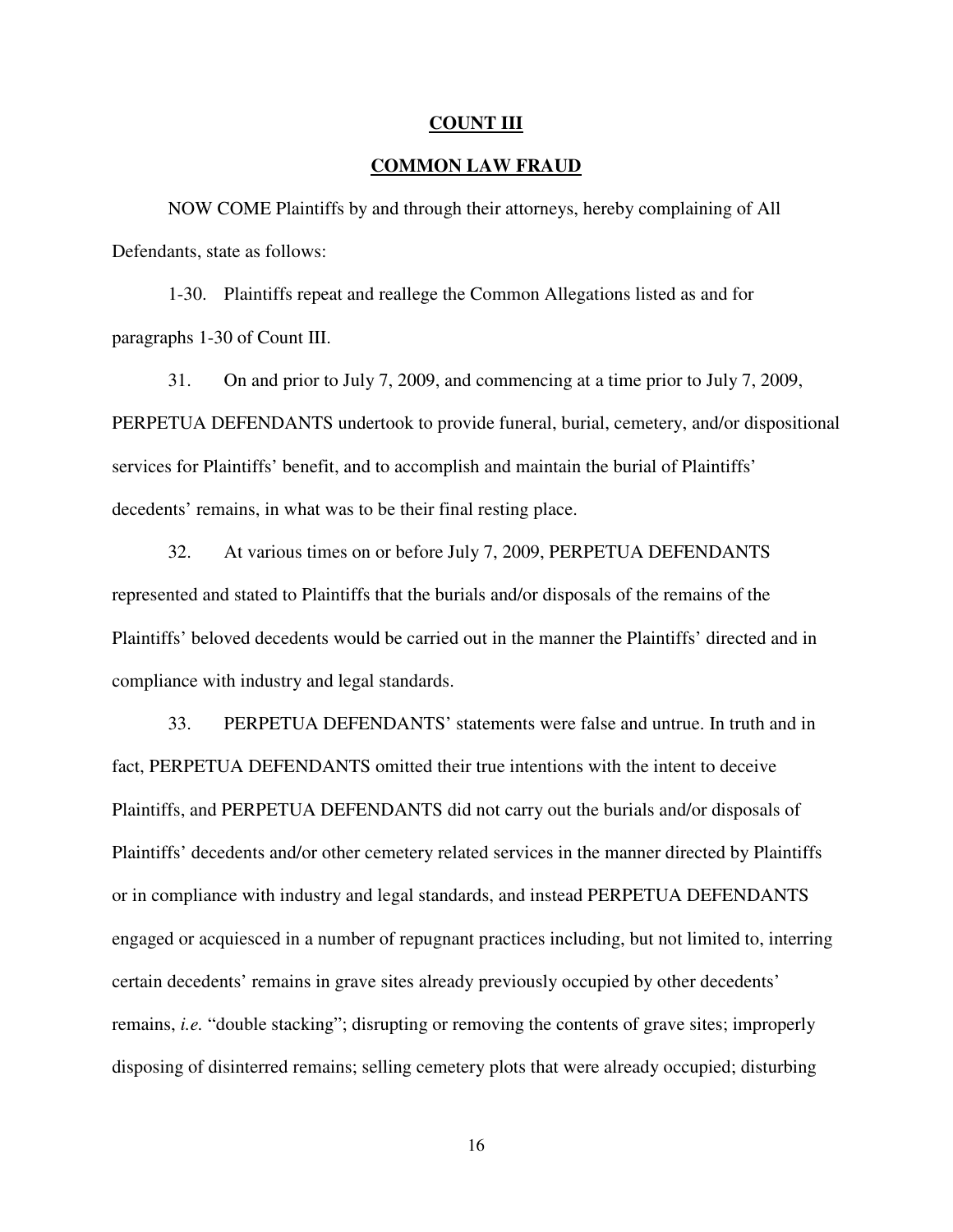headstones; and disturbing previously interred remains and failed to, or improperly, reinter all of the remains.

 34. The statements were known by the PERPETUA DEFENDANTS, and/or their employees, directors, officers and/or agents, to be false when they made them.

 35. The statements were made by the PERPETUA DEFENDANTS, and/or their employees, directors, officers and/or agents, for the purpose and with the intent of deceiving and defrauding Plaintiffs, and to induce Plaintiffs, in reliance on them, to procure burial of Plaintiffs' decedents' remains, in what was to be their final resting place, at Burr Oak Cemetery located at 4400 West 127<sup>th</sup> Street, in the City of Alsip, County of Cook, State of Illinois.

 36. Plaintiffs justifiably believed the statements so made by PERPETUA DEFENDANTS to be true and relied on them. As a result, Plaintiffs were induced to select or maintain Burr Oak Cemetery as the final resting place of their beloved decedents' remains.

 37. That the PERPETUA DEFENDANTS fraudulently, and with the intention of deceiving the Plaintiffs, committed the following acts and/or failed to inform Plaintiffs of the following acts and/or omissions:

a. Mutilated, stockpiled, "double stacked," and illegally and/or improperly disposed of human remains in violation of 720 ILCS 5/12-20.5, 410 ILCS 5/2, 760 ILCS 90/1, 765 ILCS 835/1 and other applicable statutes, laws, and regulations;

b. Illegally and/or improperly disinterred or removed human remains in violation of 760 ILCS 90/1, 765 ILCS 835/1, Ill. Admin. Code tit. 77, § 500.50 and other applicable statutes, laws, and regulations;

c. Resold, desecrated and occupied gravesites to unsuspecting family members and consumers;

d. Removed, moved, and/or desecrated headstones marking and memorializing specific decedents' final resting place in violation of 765 ILCS 835/1 and other applicable statutes, laws, and regulations;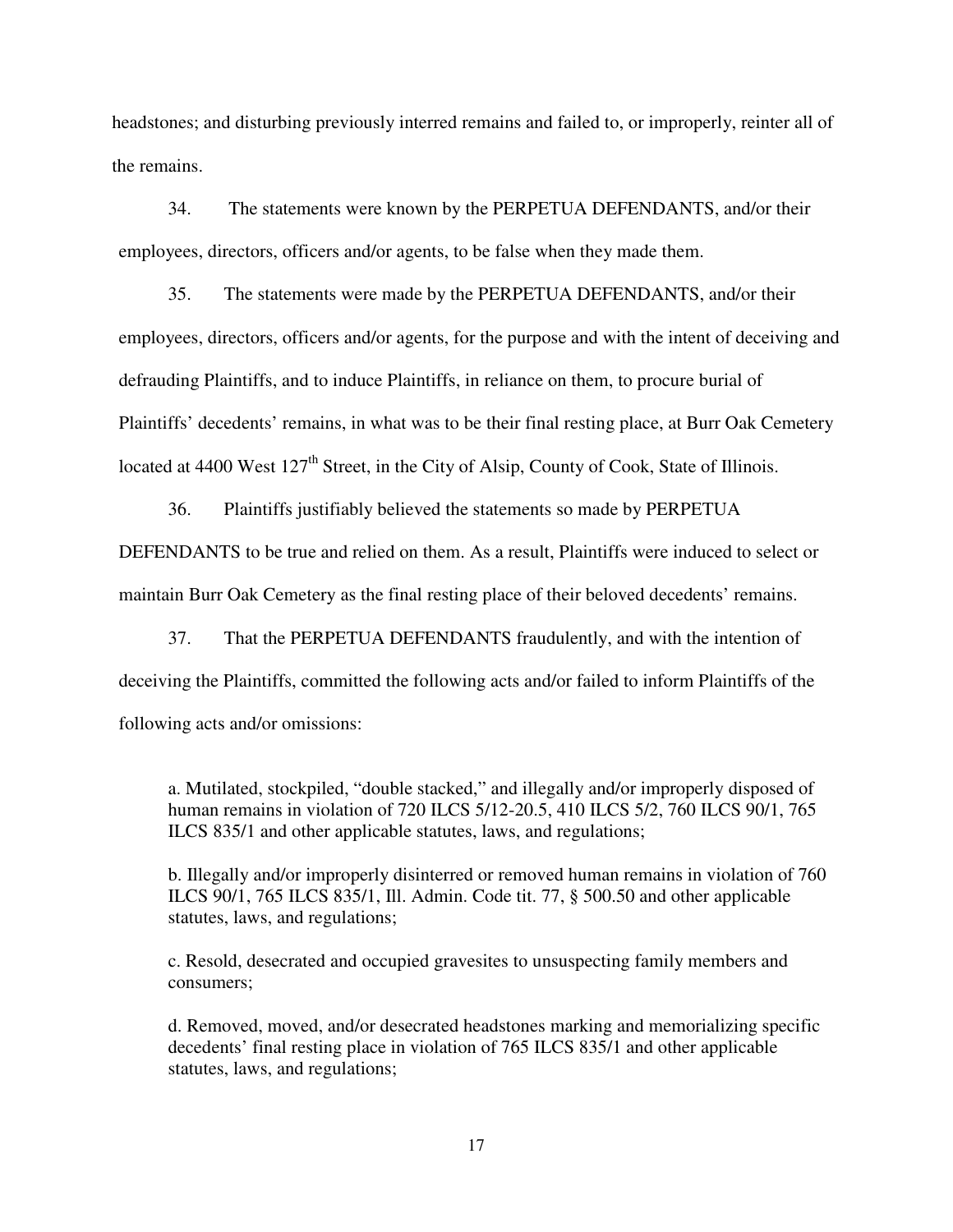e. Interfered with Plaintiffs' rights to dispose properly of the remains of their beloved decedents;

f. Improperly disposed of disinterred remains in violation of 410 ILCS 5/2, Ill. Admin. Code tit. 77, § 500.50, and other applicable statutes, laws, and regulations;

g. Disturbed previously interred remains and failed to re-inter all of the remains in violation of 410 ILCS 5/2, 760 ILCS 90/1, 765 ILCS 835/1, Ill. Admin. Code tit. 77, § 500.50 and other applicable statutes, laws, and regulations;

h. Failed to conduct burials and re-interments in compliance with industry and legal standards, in violation of 720 ILCS 5/12-20.5, 410 ILCS 5/2, 760 ILCS 90/1, 765 ILCS 835/1, Ill. Admin. Code tit. 77, § 500.50 and other applicable statutes, laws, and regulations.

38. As a proximate result of one or more of these fraudulent acts and/or omissions of

PERPETUA DEFENDANTS, Plaintiffs suffered and will continue to suffer injuries of a

personal and pecuniary nature including sustained severe and extreme emotional distress.

WHEREFORE, Plaintiffs demand judgment against All Defendants in an amount in

excess of \$50,000.00, the jurisdictional limit, and well into the MILLIONS OF DOLLARS for

the loss sustained to the Plaintiffs.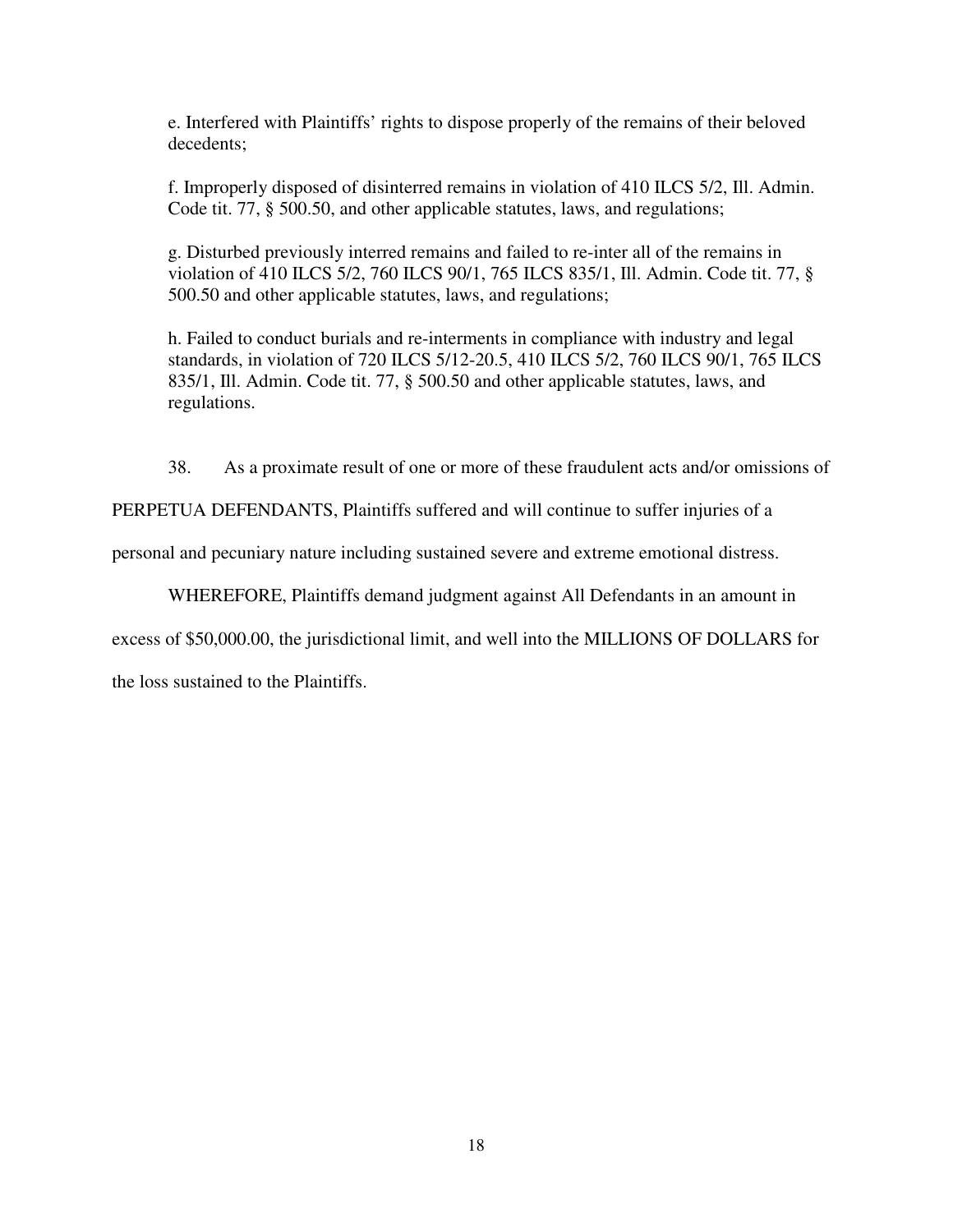#### **COUNT IV**

#### **CONSUMER FRAUD AND DECEPTIVE BUSINESS PRACTICES ACT**

 NOW COME Plaintiffs by and through their attorneys, hereby complaining of All Defendants, state as follows:

 1-30. Plaintiffs repeat and reallege the Common Allegations listed as and for paragraphs 1-25 of Count IV.

 31. On and prior to July 7, 2009, and commencing at a time prior to July 7, 2009, PERPETUA DEFENDANTS undertook to provide funeral, burial, cemetery, and/or dispositional services for Plaintiffs' benefits, and to accomplish and maintain the burial of Plaintiffs' decedents' remains, in what was to be their final resting place.

 32. At various times on or before July 7, 2009, PERPETUA DEFENDANTS represented and stated to Plaintiffs, that the burials and/or disposals of the remains of the Plaintiffs' beloved decedents would be carried out in the manner the Plaintiffs' directed and in compliance with industry and legal standards.

 33. PERPETUA DEFENDANTS' statements were false and untrue. In truth and in fact, PERPETUA DEFENDANTS omitted their true intentions with the intent to deceive Plaintiffs, and PERPETUA DEFENDANTS did not carry out the burials and/or disposals of Plaintiffs' decedents and/or other cemetery related-services in the manners directed by Plaintiffs or in compliance with industry and legal standards, and instead PERPETUA DEFENDANTS engaged or acquiesced in a number of repugnant practices including, but not limited to, interring certain decedents' remains in grave sites already previously occupied by other decedents' remains, *i.e.*  "double stacking"; disrupting or removing the contents of grave sites; improperly disposing of disinterred remains; selling cemetery plots that were already occupied; disturbing headstones;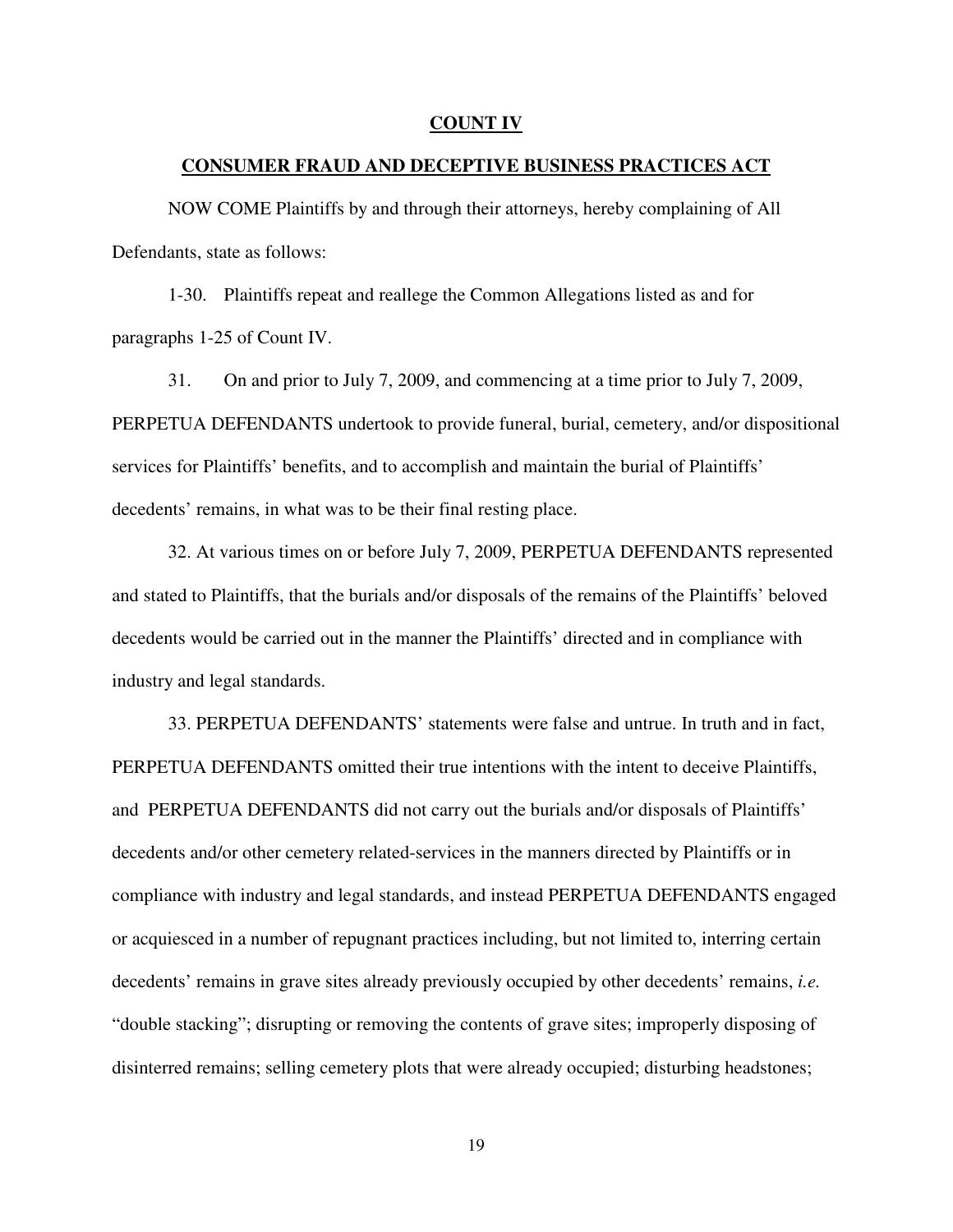and disturbing previously interred remains and failed to, or improperly, re-inter all of the remains.

 34. The statements were known by the PERPETUA DEFENDANTS, and/or their employees, directors, officers and/or agents, to be false when they made them.

 35. The statements were made by the PERPETUA DEFENDANTS, and/or their employees, directors, officers and/or agents, for the purpose and with the intent of deceiving and defrauding Plaintiffs, and to induce Plaintiffs, in reliance on them, to procure burial of Plaintiffs' decedents' remains, in what was to be their final resting place, at Burr Oak Cemetery.

36. Plaintiffs justifiably believed the statements so made by PERPETUA

DEFENDANTS to be true and relied on them. As a result, Plaintiffs were induced to select or maintain Burr Oak Cemetery as the final resting place of their beloved decedents' remains.

 37. That the PERPETUA DEFENDANTS, fraudulently and with the intention of deceiving the Plaintiffs, committed the following acts and/or failed to inform Plaintiffs of the following acts and/or omissions:

a. Mutilated, stockpiled, "double stacked," and illegally and/or improperly disposed of human remains in violation of 720 ILCS 5/12-20.5, 410 ILCS 5/2, 760 ILCS 90/1, 765 ILCS 835/1 and other applicable statutes, laws, and regulations;

b. Illegally and/or improperly disinterred or removed human remains in violation of 760 ILCS 90/1, 765 ILCS 835/1, Ill. Admin. Code tit. 77, § 500.50 and other applicable statutes, laws, and regulations;

c. Resold, desecrated and occupied gravesites to unsuspecting family members and consumers;

d. Removed, moved, and/or desecrated headstones marking and memorializing specific decedents' final resting place in violation of 765 ILCS 835/1 and other applicable statutes, laws, and regulations;

e. Interfered with Plaintiffs' rights to dispose properly of the remains of their beloved decedents;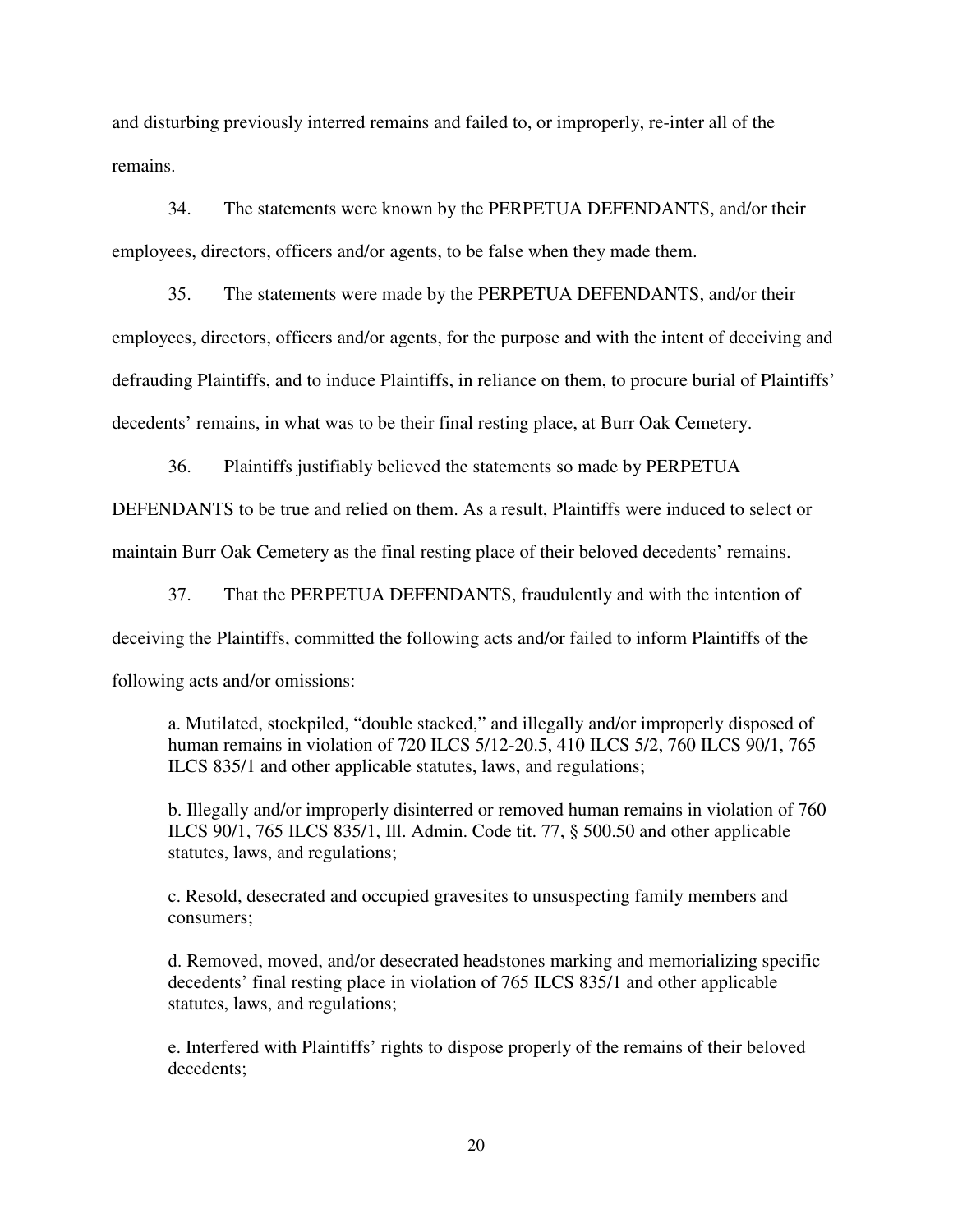f. Improperly disposed of disinterred remains in violation of 410 ILCS 5/2, Ill. Admin. Code tit. 77, § 500.50, and other applicable statutes, laws, and regulations;

g. Disturbed previously interred remains and failed to re-inter all of the remains in violation of 410 ILCS 5/2, 760 ILCS 90/1, 765 ILCS 835/1, Ill. Admin. Code tit. 77, § 500.50 and other applicable statutes, laws, and regulations;

h. Failed to conduct burials and re-interments in compliance with industry and legal standards, in violation of 720 ILCS 5/12-20.5, 410 ILCS 5/2, 760 ILCS 90/1, 765 ILCS 835/1, Ill. Admin. Code tit. 77, § 500.50 and other applicable statutes, laws, and regulations.

38. As a proximate result of one or more of these fraudulent acts and/or omissions of

PERPETUA DEFENDANTS, Plaintiffs suffered and will continue to suffer injuries of a

personal and pecuniary nature including sustained severe and extreme emotional distress.

WHEREORE, Plaintiffs demand judgment against All Defendants in an amount in excess

of \$50,000.00, the jurisdictional limit, and well into the MILLIONS OF DOLLARS for the loss

sustained to the Plaintiffs, including attorneys' fees and costs.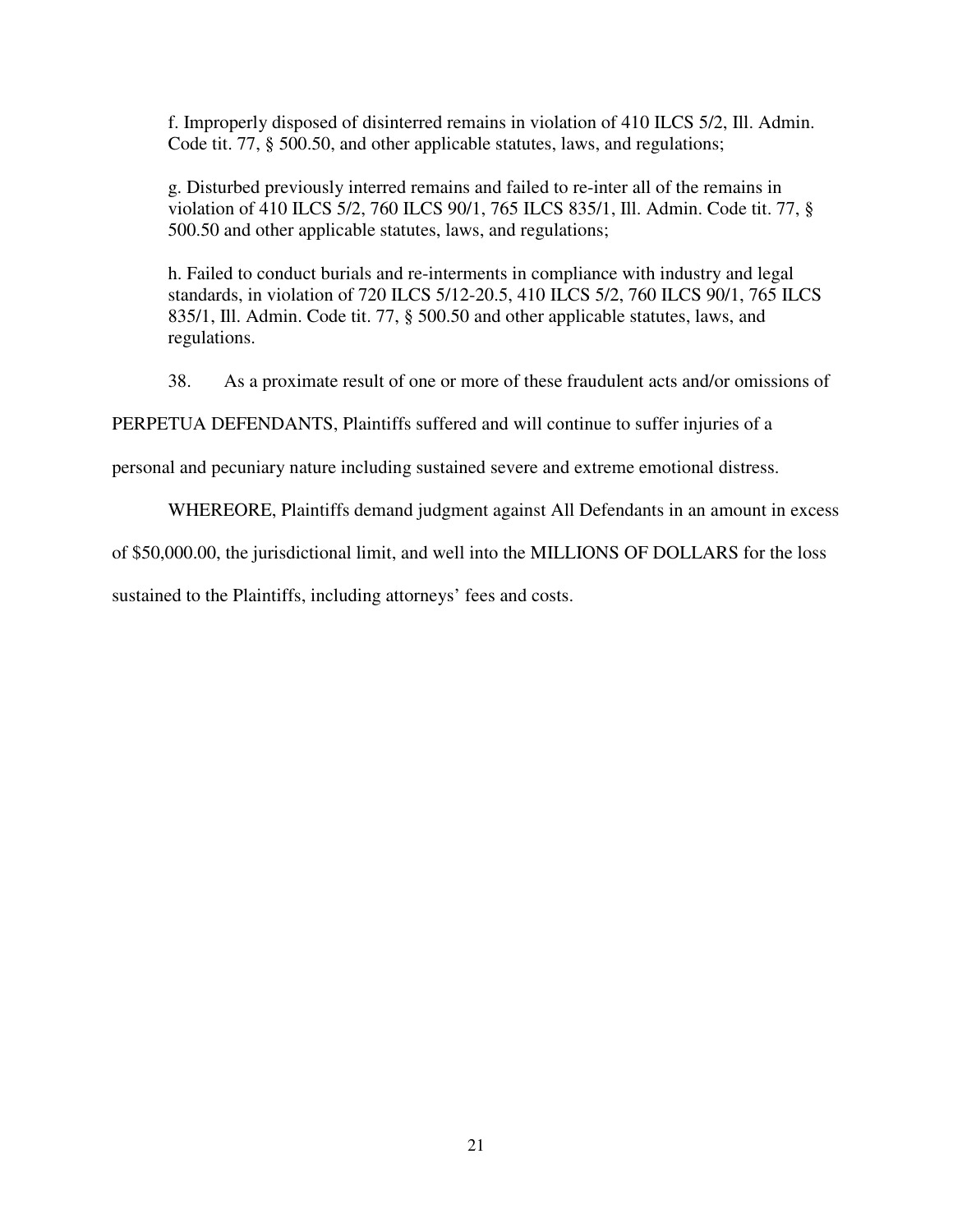# **COUNT V**

# **INTERFERENCE WITH THE RIGHTS OF THE NEXT OF KIN TO POSSESS PRESERVE AND MAKE APPROPRIATE DISPOSITION OF THEIR DECEDENTS' REMAINS**

 NOW COME Plaintiffs by and through their attorneys, hereby complaining of All Defendants, state as follows:

1-30. Plaintiffs repeat and re-allege the Common Allegations listed as and for paragraphs

1-30 of Count V.

31. At all relevant times, PERPETUA DEFENDANTS owed a duty to Plaintiffs to

respect and not interfere with their rights to possess, preserve and make appropriate disposition

of the remains of their decedents.

32. On or about July 7, 2009, Plaintiffs learned that PERPETUA DEFENDANTS had

for a continuous period of time leading up to July 7, 2009, desecrated the cemetery grounds at

and around the location of Plaintiffs' decedents' burial plots in one or more of the following acts

and/or omissions:

a. Mutilated, stockpiled, "double stacked," and illegally and/or improperly disposed of human remains in violation of 720 ILCS 5/12-20.5, 410 ILCS 5/2, 760 ILCS 90/1, 765 ILCS 835/1 and other applicable statutes, laws, and regulations;

b. Illegally and/or improperly disinterred or removed human remains in violation of 760 ILCS 90/1, 765 ILCS 835/1, Ill. Admin. Code tit. 77, § 500.50 and other applicable statutes, laws, and regulations;

c. Resold, desecrated and occupied gravesites to unsuspecting family members and consumers;

d. Removed, moved, and/or desecrated headstones marking and memorializing specific decedents' final resting place in violation of 765 ILCS 835/1 and other applicable statutes, laws, and regulations;

e. Interfered with Plaintiffs' rights to dispose properly of the remains of their beloved decedents;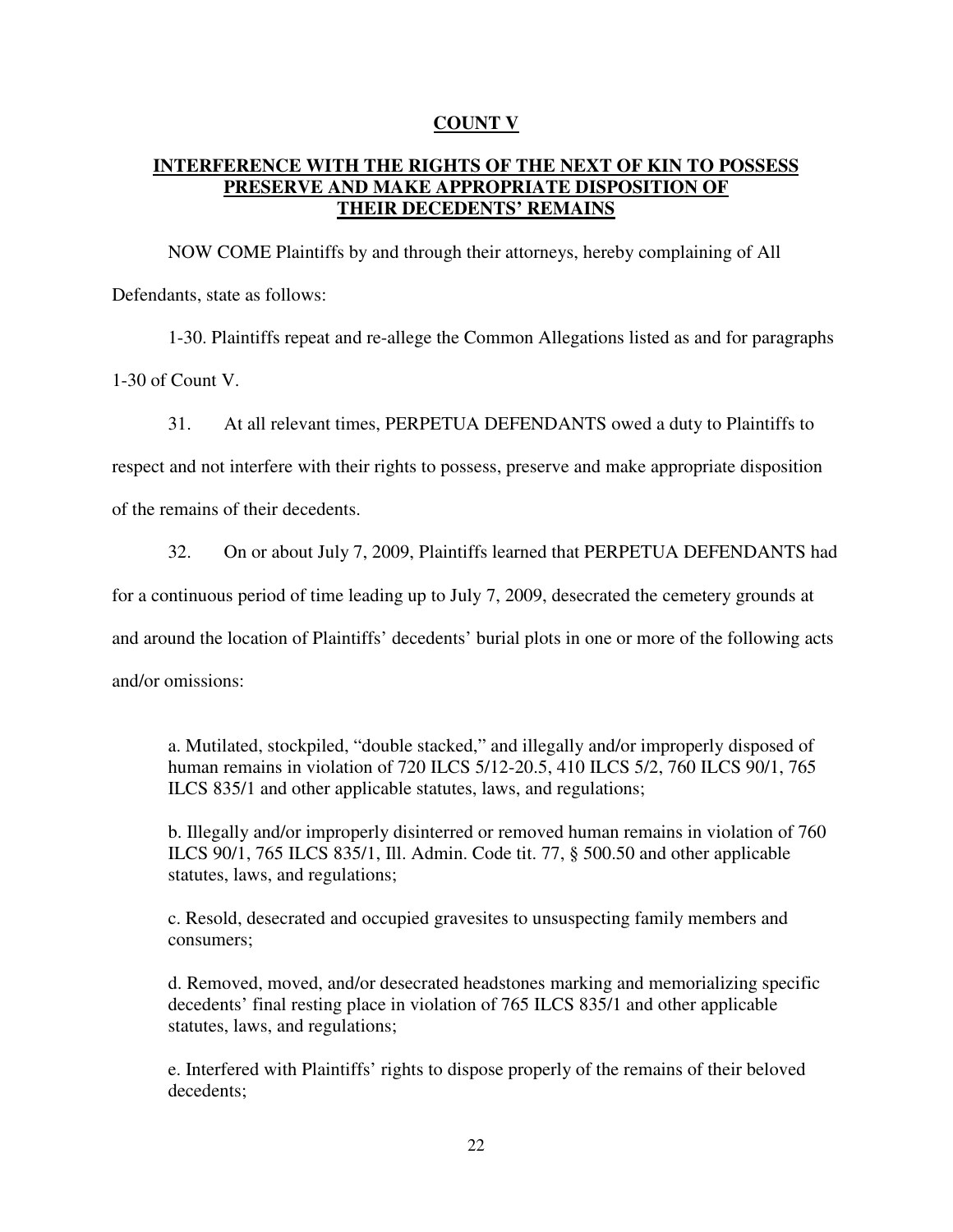f. Improperly disposed of disinterred remains in violation of 410 ILCS 5/2, Ill. Admin. Code tit. 77, § 500.50, and other applicable statutes, laws, and regulations;

g. Disturbed previously interred remains and failed to re-inter all of the remains in violation of 410 ILCS 5/2, 760 ILCS 90/1, 765 ILCS 835/1, Ill. Admin. Code tit. 77, § 500.50 and other applicable statutes, laws, and regulations;

h. Failed to conduct burials and re-interments in compliance with industry and legal standards, in violation of 720 ILCS 5/12-20.5, 410 ILCS 5/2, 760 ILCS 90/1, 765 ILCS 835/1, Ill. Admin. Code tit. 77, § 500.50 and other applicable statutes, laws, and regulations.

33. At all relevant times, PERPETUA DEFENDANTS knew of Plaintiffs'

aforementioned rights with respect to the remains of Plaintiffs' decedents and of the injuries that were likely to result from PERPETUA DEFENDANTS' interference with those rights, and in conscious disregard thereof, for a continuous period of time leading up to July 7, 2009, willfully and wantonly allowed the desecration of the cemetery grounds at and around the locations of Plaintiffs' decedents burial plots, as described in paragraph 32, above, in one or more of the following ways:

a. Disregarded the need to train cemetery employees regarding grounds maintenance, record keeping and financial matters;

b. Disregarding the need to supervise cemetery employees such that criminal acts of grave site desecration, theft and fraud were committed routinely upon the cemetery premises;

c. Disregarded the need to inspect the cemetery premises and ignored the shocking conditions of the cemetery premises;

d. Disregarded the need to audit and/or review cemetery and/or internment records;

e. Disregarded the need to audit and/or review financial records;

f. Hired and retained employees who were not fit for duty;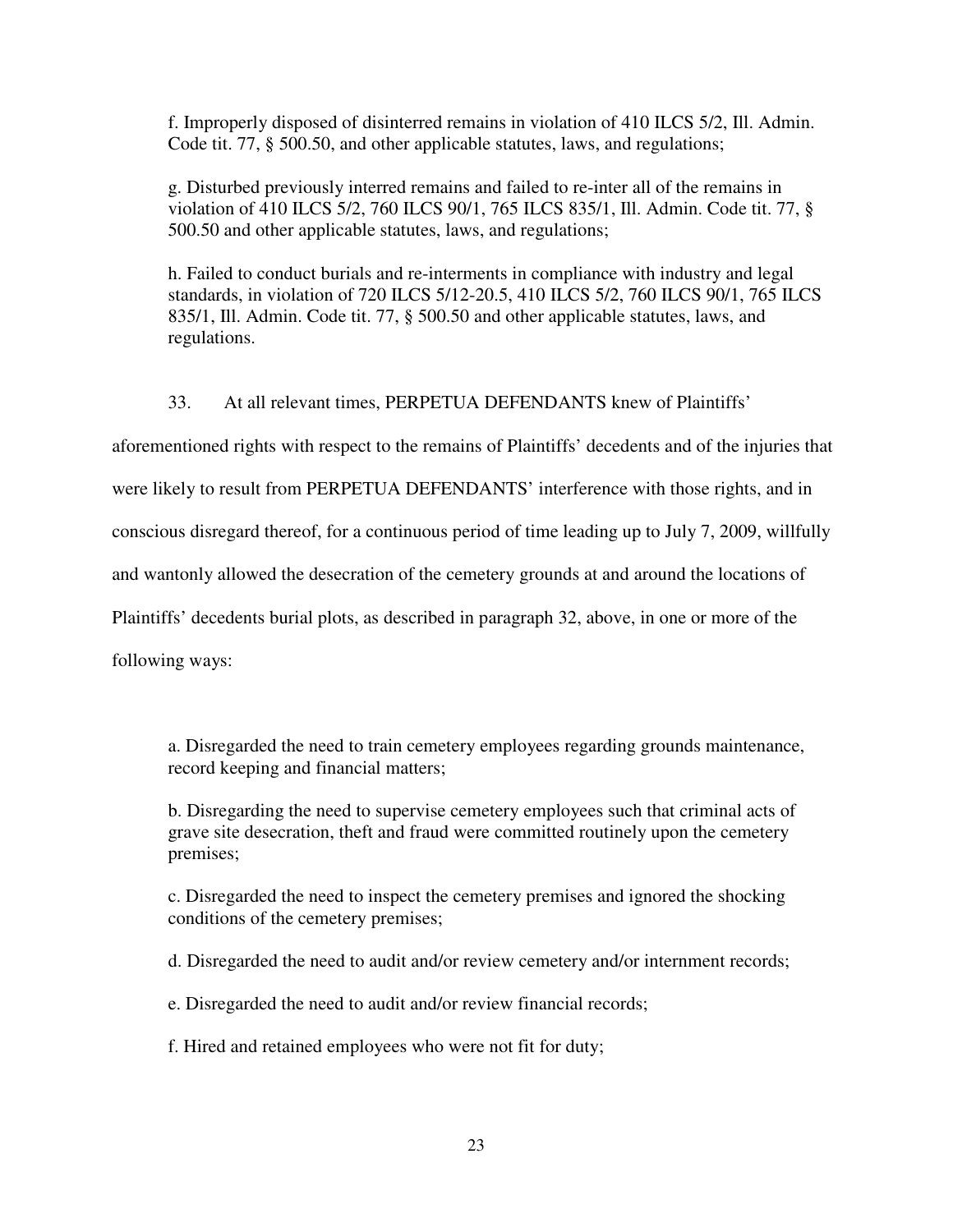g. Otherwise recklessly interfered with Plaintiffs' rights to possess, preserve and make appropriate disposition of their decedents' remains.

34. As a direct result of PERPETUA DEFENDANTS' willful and wanton conduct,

Plaintiffs suffered and continue to suffer personal and pecuniary injuries including, but not

limited to, severe emotional distress.

 WHERFORE, Plaintiffs demand judgment against All Defendants in an amount in excess of \$50,000.00, the jurisdictional limit, and well into the MILLIONS OF DOLLARS for the loss sustained to the Plaintiffs.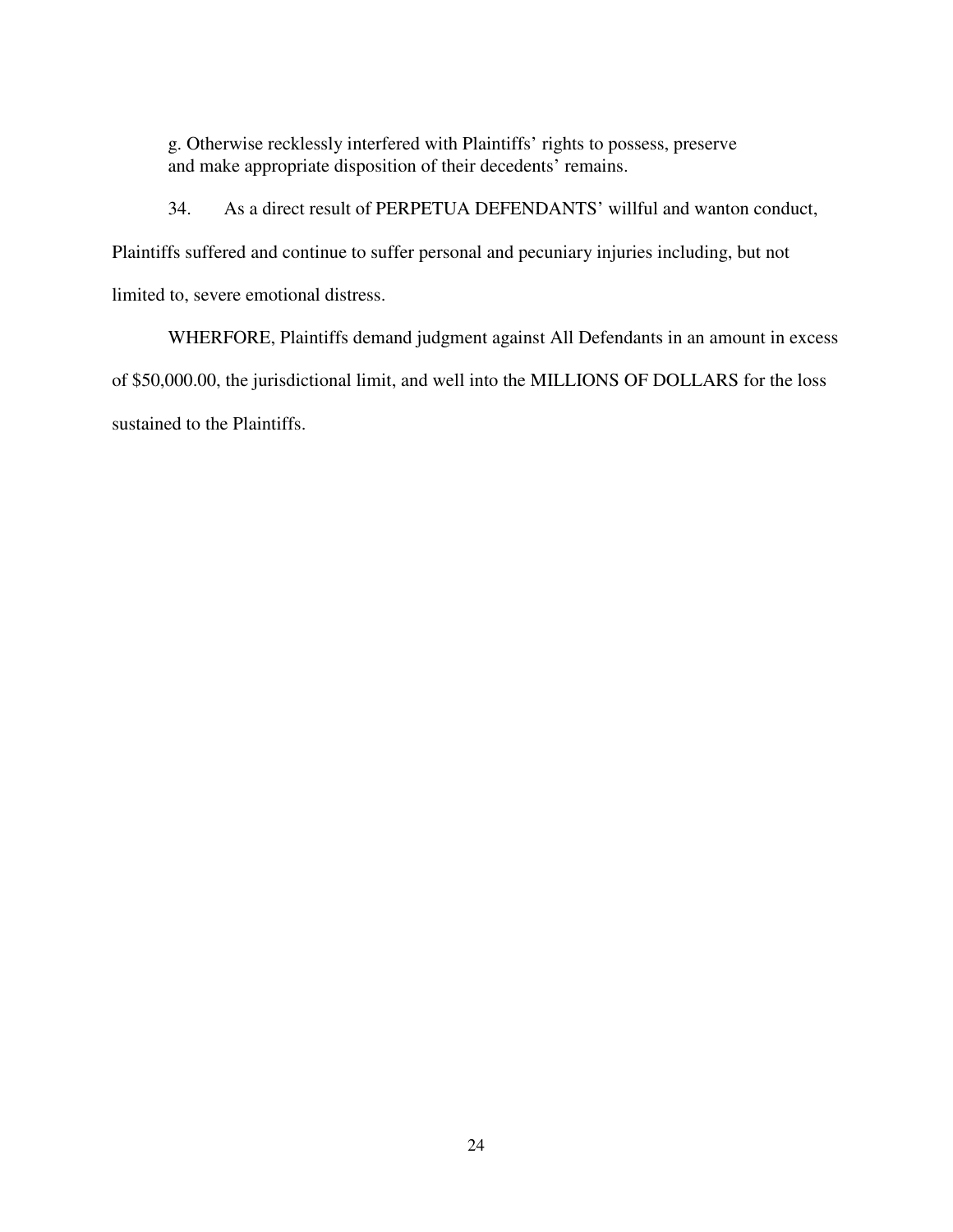#### **COUNT VI**

### **CONVERSION**

NOW COME Plaintiffs by and through their attorneys, hereby complaining of All Defendants, state as follows:

 1-30. Plaintiffs repeat and re-allege the Common Allegations listed as and for paragraphs 1-30 of Count VI.

 31. On and before July 7, 2009, Plaintiffs were the owners and had the right of possession to certain personal property located at the Burr Oak Cemetery in Alsip, Illinois, described as follows: Plaintiffs' decedents' remains, caskets, headstones, burial markers, burial containers and/or funds for maintenance.

 32. Upon information and belief, prior to July 7, 2009, PERPETUA DEFENDANTS took and unlawfully converted the remains of Plaintiffs' decedents for their own use and benefit by relocating Plaintiffs' decedents' remains to a mass grave containing remains of approximately 300 individuals, making identification and the return of Plaintiffs' decedents' remains to Plaintiffs nearly impossible.

 33. Upon information and belief, prior to July 7, 2009, PERPETUA DEFENDANTS took and unlawfully converted Plaintiffs' caskets, headstones, burial markers and/or burial containers for their own use and benefit by relocating the caskets, headstones, burial markers and/or burial containers to an unknown location and destroying them and/or selling the property.

 34. Upon information and belief, prior to July 7, 2009, PERPETUA DEFENDANTS took and unlawfully converted Plaintiffs' funds for maintenance of gravesites for their own use and benefit by using the funds for uses other than that which the funds were intended for, the caring and maintaining of Plaintiffs' decedents' gravesites.